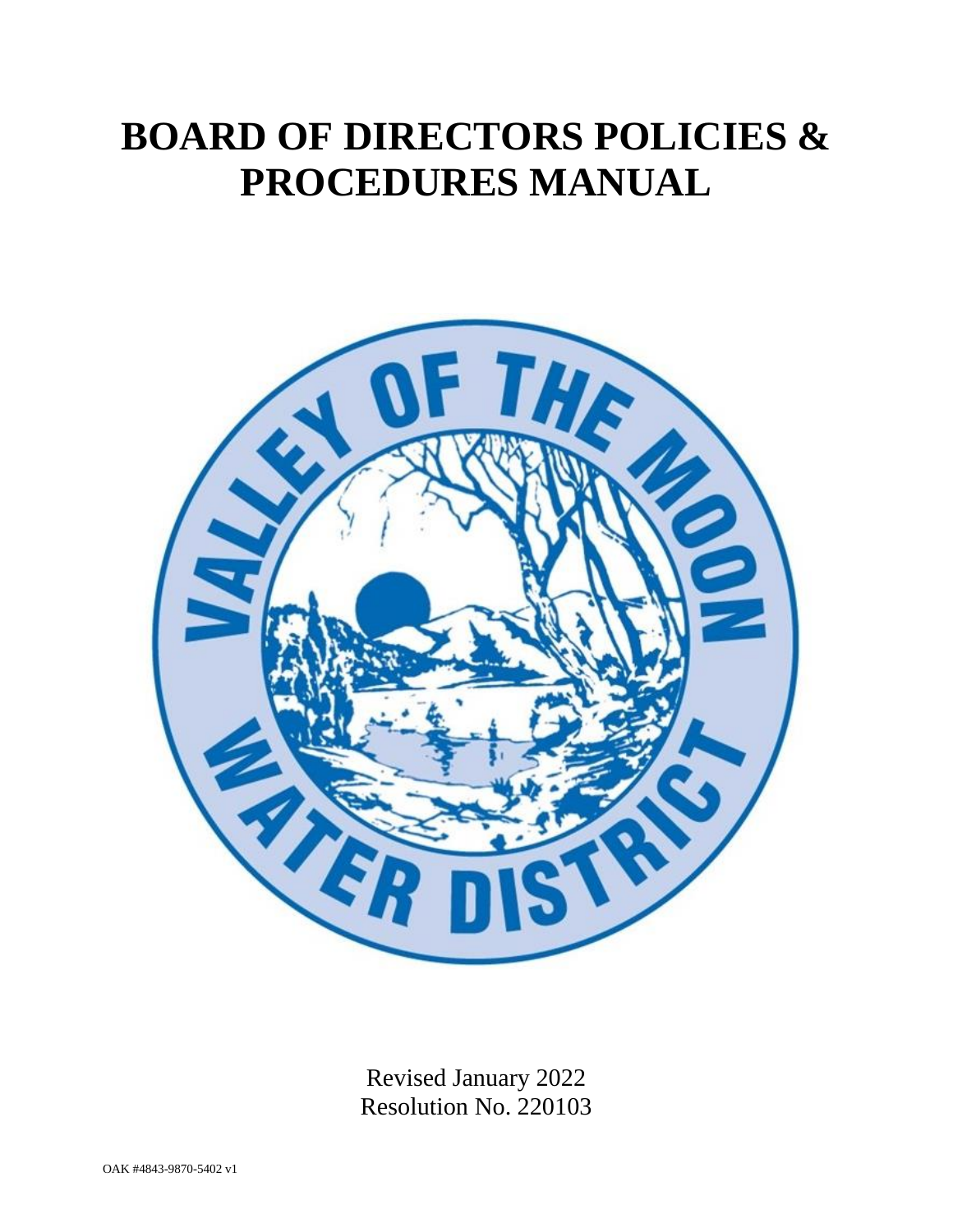# **TABLE OF CONTENTS**

| <b>SECTION 12 - DIRECTORS' COMPENSATION AND EXPENSEREIMBURSEMENT</b><br>$\begin{minipage}{0.9\linewidth} \begin{tabular}{l} \hline \textbf{0.0000} \end{tabular} \end{minipage} \begin{minipage}{0.9\linewidth} \begin{tabular}{l} \hline \textbf{1.000} \end{tabular} \end{minipage} \begin{minipage}{0.9\linewidth} \begin{tabular}{l} \hline \textbf{2.000} \end{tabular} \end{minipage} \end{minipage} \begin{minipage}{0.9\linewidth} \begin{tabular}{l} \hline \textbf{3.000} \end{tabular} \end{minipage} \end{minipage} \begin{minipage}{0.9\linewidth} \begin{tab$ |
|-----------------------------------------------------------------------------------------------------------------------------------------------------------------------------------------------------------------------------------------------------------------------------------------------------------------------------------------------------------------------------------------------------------------------------------------------------------------------------------------------------------------------------------------------------------------------------|
| SECTION 13 - PRESENTATION AND APPEARANCE TO THE PUBLIC 14                                                                                                                                                                                                                                                                                                                                                                                                                                                                                                                   |
|                                                                                                                                                                                                                                                                                                                                                                                                                                                                                                                                                                             |
|                                                                                                                                                                                                                                                                                                                                                                                                                                                                                                                                                                             |
|                                                                                                                                                                                                                                                                                                                                                                                                                                                                                                                                                                             |
|                                                                                                                                                                                                                                                                                                                                                                                                                                                                                                                                                                             |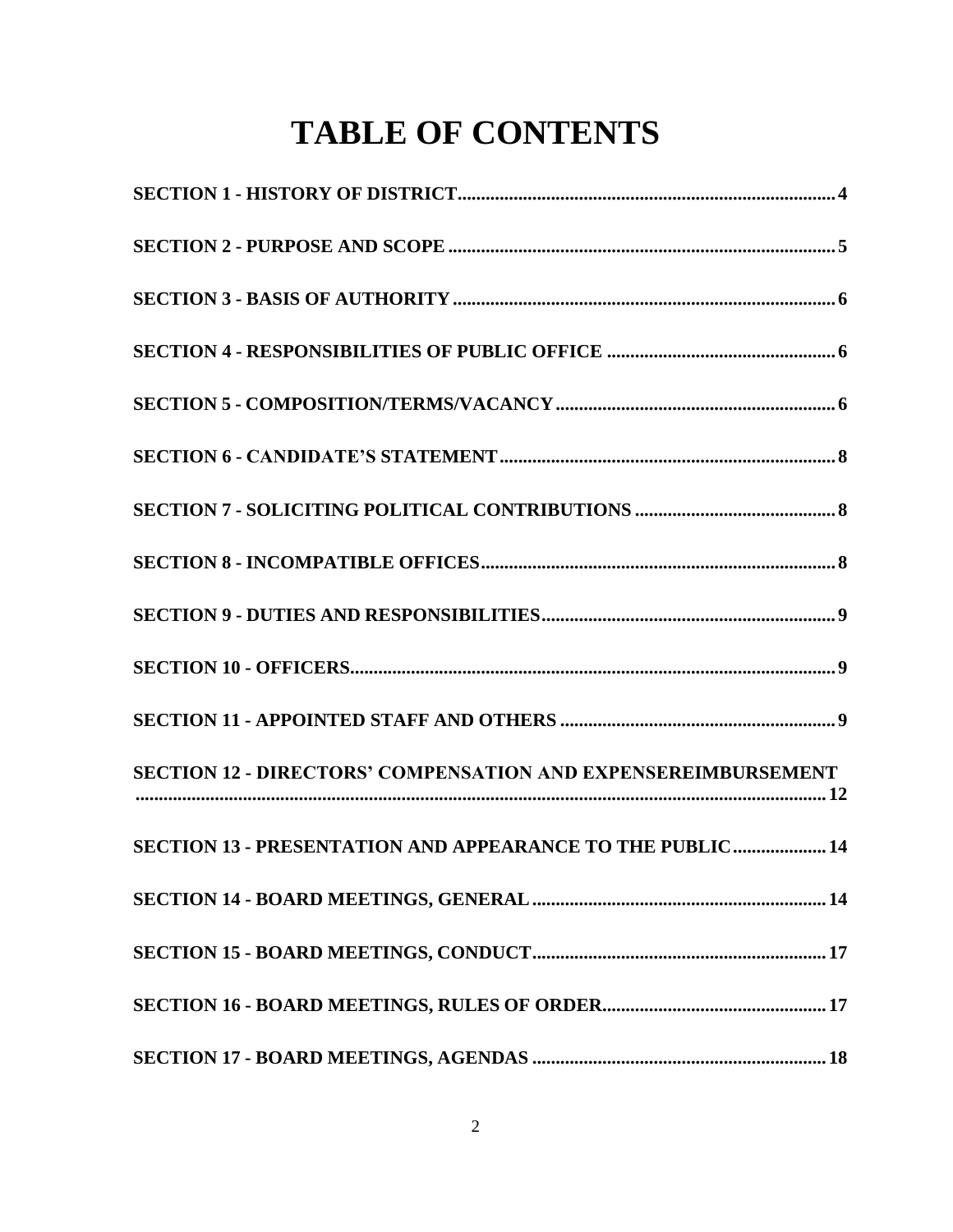| <b>SECTION 27 - IMPROPER ACTIVITIES AND THE REPORTING OFSUCH</b>    |
|---------------------------------------------------------------------|
|                                                                     |
| <b>SECTION 29 - PROPER USE AND SAFEGUARDING OF DISTRICTPROPERTY</b> |
|                                                                     |
|                                                                     |
|                                                                     |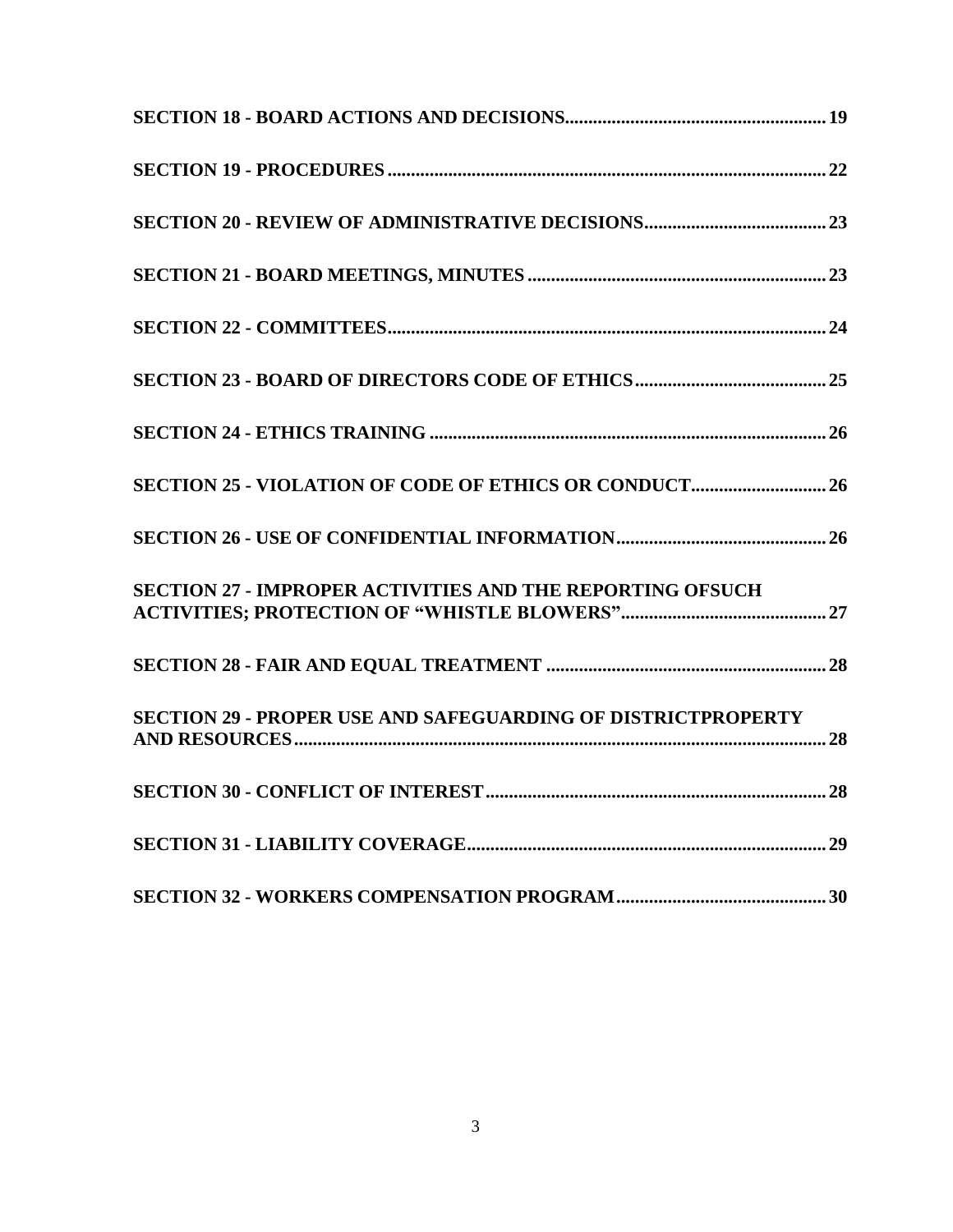## **SECTION 1 - HISTORY OF DISTRICT**

<span id="page-3-0"></span>The Valley of the Moon Water District encompasses a significant portion of the area known as "The Valley of the Moon". This well-known phrase supposedly comes from the Indian word "Sonoma". The Indian era ended in 1823 but the name "Sonoma" remained. The City of Sonoma, adjacent to Valley of the Moon Water District is the oldest town north of the San Francisco Bay, incorporated in 1850 and is also the site of the most northerly mission of the 21 California missions. In 1834, the Mexican government sent General Mariano Vallejo to colonize the Sonoma area. In 1836, he was named Commanding General of all Mexican military forces in California, and remained the ruler of lands north of the San Francisco Bay while California was under Mexican rule.

In 1846, while the United States was at war with Mexico, Sonoma and California became officially occupied by the United States. The City of Sonoma was incorporated as a City in 1850 and then unincorporated in 1862 over various boundary disputes. The City was then reincorporated in 1883 after the boundary disputes were settled. Since mid-1880, small unincorporated centers northwest of the City of Sonoma such as El Verano, Boyes Hot Springs, Agua Caliente and Fetters Hot Springs were established as spas and resorts around the natural mineral hot springs and promoted by the railroad companies. Those communities are now all within the service area of the Valley of the Moon Water District.

Water service in the Valley of the Moon and City of Sonoma area was originally provided by private water companies of which the Sonoma Water and Irrigation Company, incorporated in 1904, was one of the oldest. In 1921, a major consolidation of water companies took place. The Sonoma Water and Irrigation Company purchased the Sonoma Valley Water, Light and Power Company, the Sonoma Vista Water Company, and the Sonoma Water Works. The Sonoma Water Works system which basically served the area within the City of Sonoma boundaries was sold to the City of Sonoma in 1933. The Sonoma Water and Irrigation Company purchased the Boyes Hot Springs Company and the Agua Caliente Water Works in 1927, the Boyes Springs Park Company in 1943, and the Donaghy Water Company in 1959.

Another major water company serving this area was established in 1921 by the late Mr. N. M. Petersen, Sr. He bought four smaller water companies and combined them as the Mountain Avenue Water System. Acquisitions of other water systems by the Mountain Avenue Water System continued through 1935.

In 1957, the Valley of the Moon Fire District was evaluated by the Pacific Fire Board which at that time noticed the lack of a dependable water supply source. Subsequent inquiries of Fire District Board members, J. Udvic., T. Polidori, and F. Serres, revealed that many wells in the area were failing due to drops in the groundwater levels in the Valley. Early attempts to have Sonoma County build an aqueduct from Santa Rosa to the Sonoma Water and Irrigation Company failed due to the inability of the latter to deposit a \$25,000 cash bond with the County.

Through the efforts of Mr. Tom Polidori, representing the Valley of the Moon Fire Commission, and Supervisor Mitchell, an election was scheduled for the purpose of organizing a public water District, and to authorize the issuance of bonds. Proceeds of the bond issue were to be used for the acquisition of the two major private water companies operating in the area, for installation of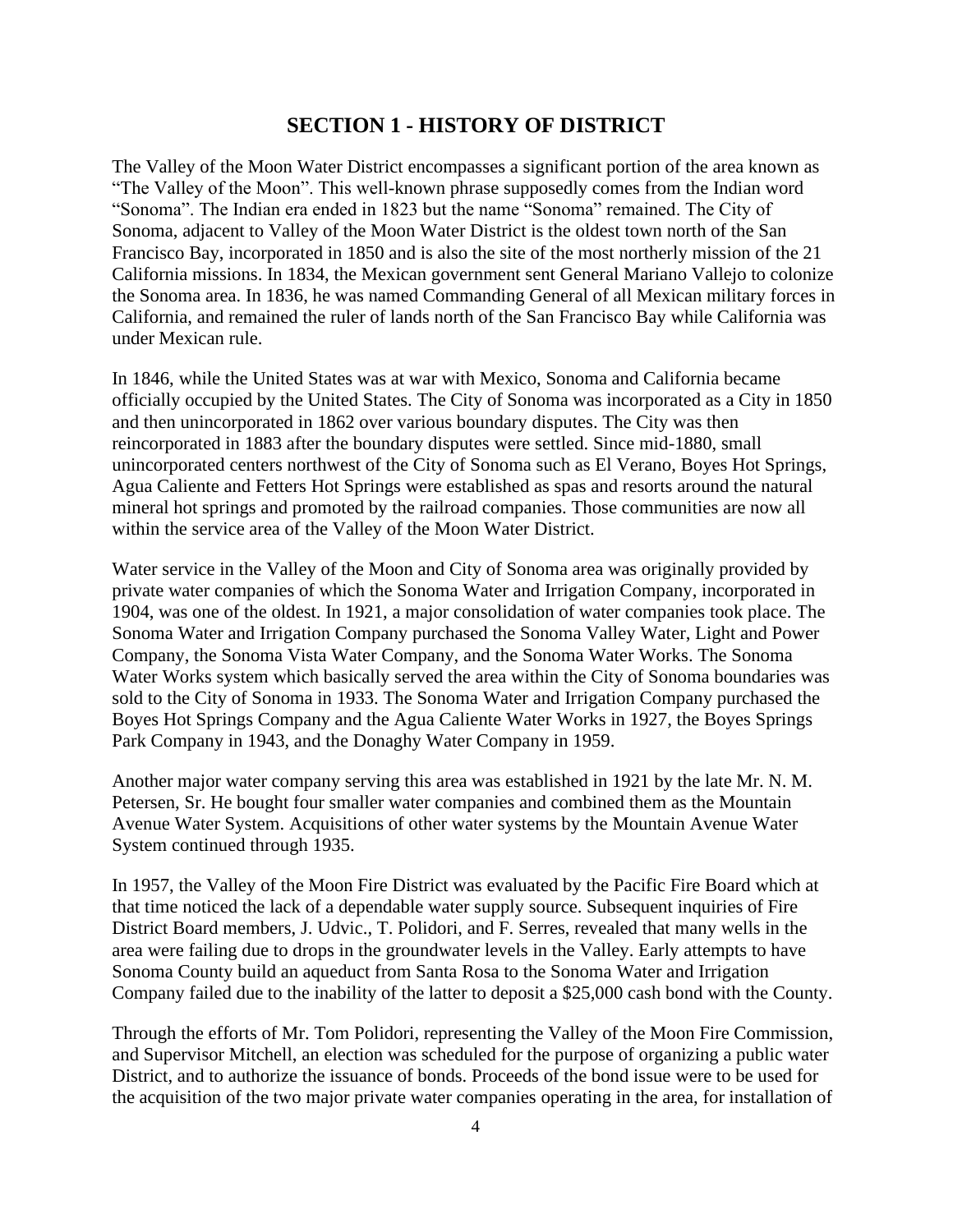new mains connecting the distribution systems of the two companies and for providing a tie to the future Sonoma Aqueduct. The special election was held on May 24, 1960 and the formation of the District and the issuance of bonds were approved by the voters by a margin of 9 to 1. The first five-member Board of Directors consisted of the following: Thomas F. Polidori, President, A. L. Ford; Martin Carlson, Oscar M. Larson, and Arnold E. Griewe. The staff included: Wes Hill, General Manager; Alma Loyal, Secretary; Jack Coffey, Legal Advisor; and Richard Thomssen, Auditor.

Acquisition of the Sonoma Water and Irrigation Company and the Mountain Avenue Water System was completed in early 1962 and the Valley of the Moon County Water District started management and operation of the systems on June 1, 1962.

As was pointed out in an engineering report prepared at the time of formation of the Valley of the Moon County Water District, additional water supply sources needed to be developed to allow normal growth of the communities served. Many other communities in the Sonoma County had found themselves in a similar situation and in 1955, voters in the Sonoma County Water Conservation and Flood Control District issued bonds for projects to provide water to different parts of the County. The Sonoma County Water Conservation and Flood Control District, later called the Sonoma County Water Agency, awarded a construction contract for the first of those projects, the Santa Rosa Aqueduct in 1956. In 1963, the construction of the Sonoma Aqueduct project was completed. This project consisted of a booster pump in Santa Rosa, 17 miles of 16" and 20" diameter pipeline from Santa Rosa through the center of the Valley of the Moon and El Verano to the City of Sonoma and one 2.5 million gallon and two 2 million gallon tanks.

To the north of the service area of the then newly formed Valley of the Moon County Water District is the community of Glen Ellen. Water distribution in this area dates back to the 1890's when the Chauvet family agreed to supply some of their neighbors with drinking water. Different private parties operated water systems in this area until 1963 when the newly formed Valley of the Moon County Water District acquired the facilities of the Glen Ellen Water Company and annexed its service area.

Until 1979, Water Districts organized under the powers of Division 12, Section 30,000 *et seq.* of the California Water Code carried the term "County Water District" in their name. In late 1979, the legislation approved a change in Section 30,006 which allowed water Districts organized under this code to drop the word "County" from their titles. On January 21, 1980, the Board of Directors of the Valley of the Moon County Water District passed a resolution to change the name to Valley of the Moon Water District as provided for in this changed section of the California Water Code. Today, the District is a public agency that provides high-quality drinking water to more than 23,000 people in a 12 square-mile area in the Sonoma Valley.

## **SECTION 2 - PURPOSE AND SCOPE**

<span id="page-4-0"></span>It is the intent of the Board that this Policies & Procedures Manual facilitates proper conduct of District business. The policy of The Valley of the Moon Water District (District) is to maintain the highest ethical standards for its Directors. The proper operation of the District requires that decisions and policy be made within the proper channels of governmental structure, that public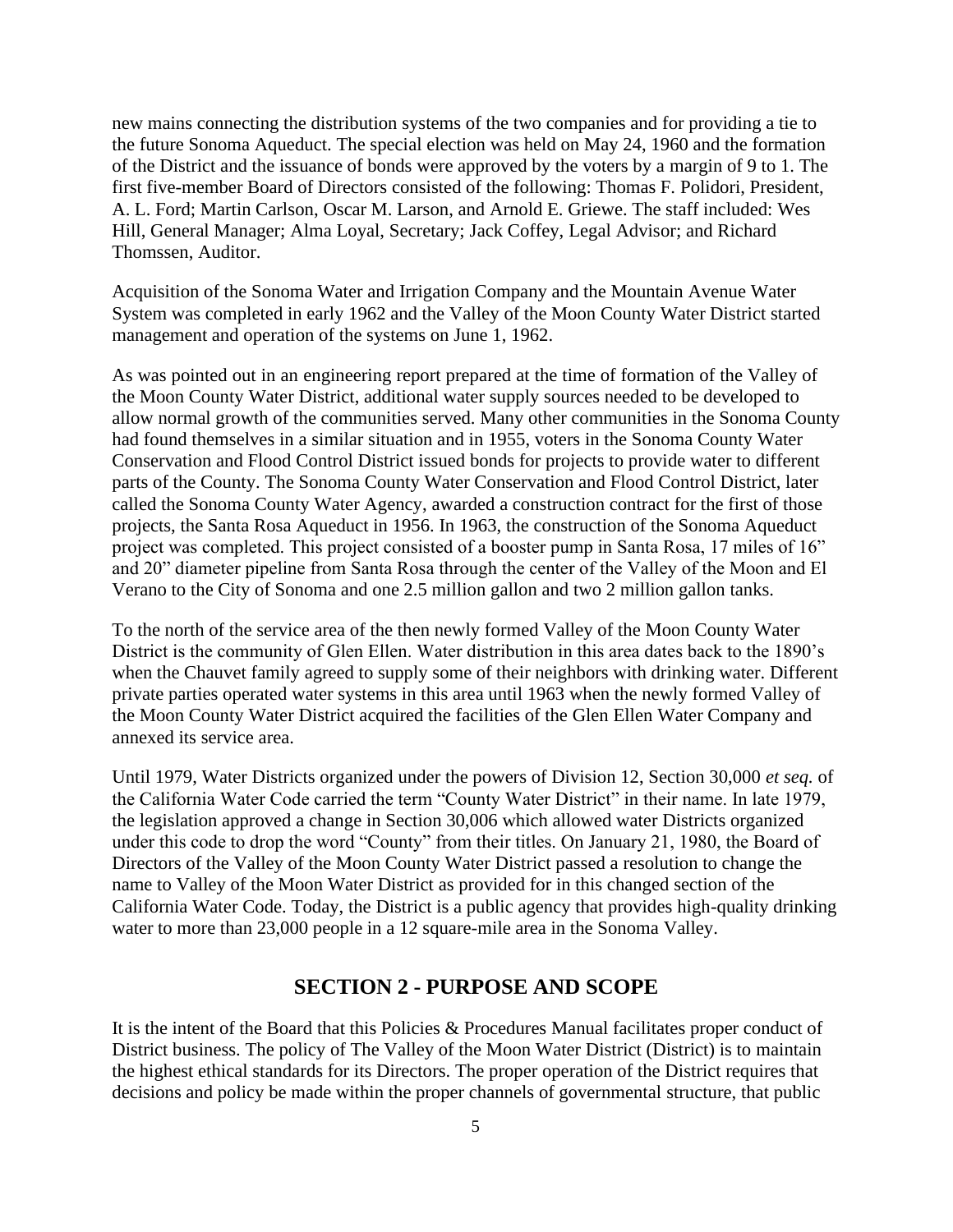office not be used for personal gain, and that Directors remain objective and responsive to the needs of the public they serve. Accordingly, it is the policy of the District that Directors and District employees will maintain the highest standard of personal honesty and fairness in carrying out their duties. If all or any portion of a policy is in conflict with federal or state law or regulations that apply to the District, said legislation or regulations shall prevail.

## **SECTION 3 - BASIS OF AUTHORITY**

<span id="page-5-0"></span>The District is a County Water District, organized and existing under the County Water District Law (Water Code section 30000 et seq.). The Board is the legislative body, and functions as the District's policymaking body. It can only function as a unit, where no individual Director has authority with regard to any aspect of District business, except as a collective Board.

As individuals, Directors may not commit the District to any policy, act, or expenditure without prior Board approval nor give direction to the General Manager, staff, contract personnel or consultants without prior Board approval. Directors do not represent any fractional segment or region of the community, but are part of a legislative body that represents and acts for the District as a whole. Since Directors are elected officials, no Director may delegate his or her authority to act as a Director, nor will any Director's vote be recorded in the proceedings of any Board meeting at which the Director is not present.

With the exception of certain matters where the law requires a four-fifths or unanimous vote, affirmative votes of three (3) Directors are required for the Board to act on any matter.

## **SECTION 4 - RESPONSIBILITIES OF PUBLIC OFFICE**

<span id="page-5-1"></span>The members of the Board of Directors, and persons elected but who have not yet assumed office as members of the Board, will fully comply with the provisions of the State's open meeting law for public agencies (the Brown Act).

Directors are obligated to uphold the Constitution of the United States and the Constitution of the State of California. Directors will comply with applicable laws regulating their conduct, including conflict of interest, financial disclosure and open government laws. Directors will strive to work in cooperation with other public officials unless prohibited from doing so by law or officially recognized confidentiality of their work (Gov. Code, §§ 54950 et seq., 54952.1 and 54959).

## **SECTION 5 - COMPOSITION/TERMS/VACANCY**

<span id="page-5-2"></span>The Board consists of five (5) Directors, each of whom has been elected or has been appointed to fill a vacancy. Four-year terms are normal, although in some circumstances terms are shorter. Terms of office are staggered, with elections held in November of every even numbered year. Each Director shall be a voter of the District, and elections are held at large, which means that all voters throughout the District have the opportunity to vote for any person seeking election.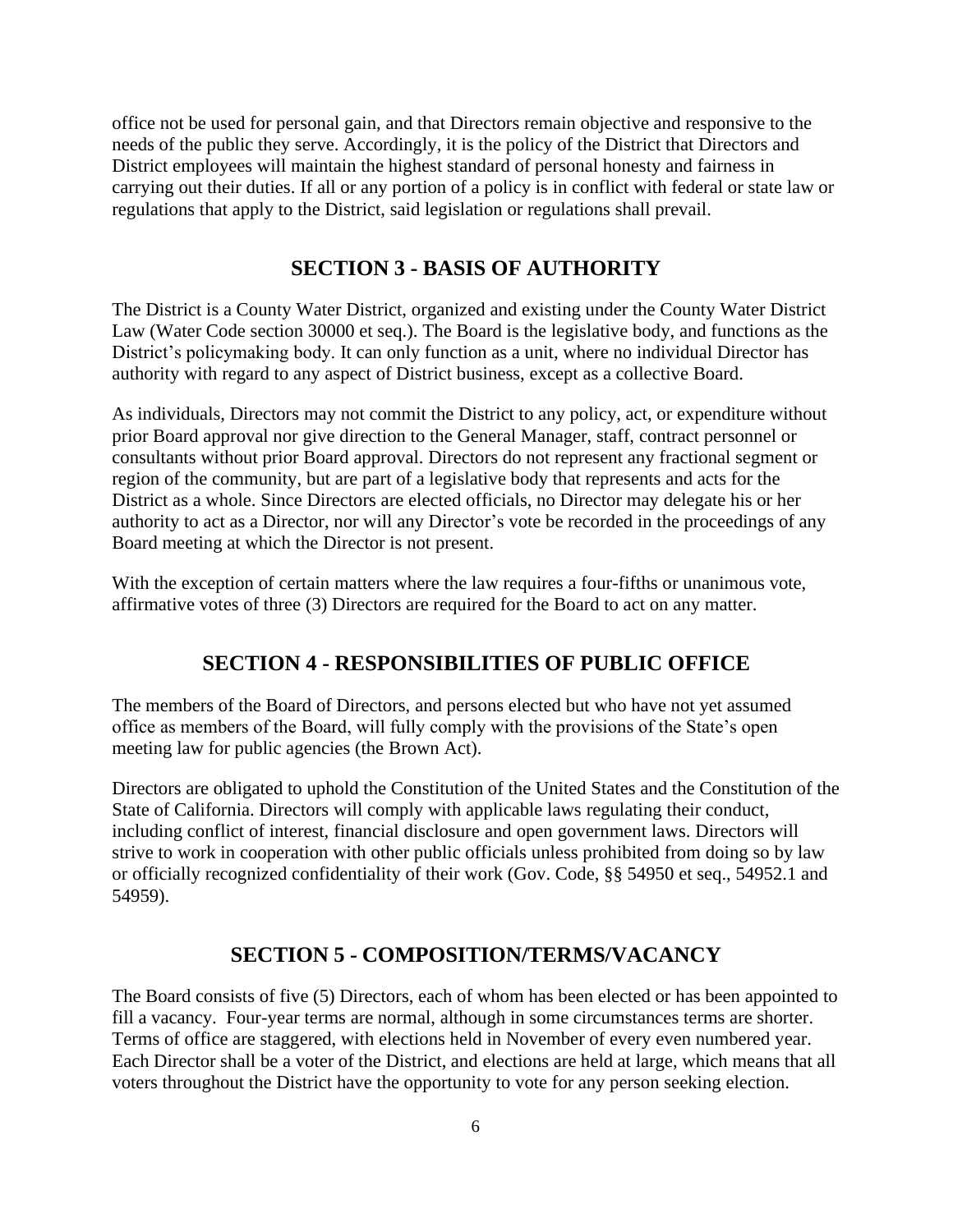Pursuant to California Government Code Section 1770, a vacancy on the Board shall occur if any member ceases to discharge the duty of his/her office for the period of three (3) consecutive months except as otherwise authorized by statute and/or by the Board of Directors. In addition, a vacancy also occurs before the expiration of the term in the event of any reason stated by applicable law, including but not limited to any of the following:

- 1. The death, or physical or mental incapacity, of the incumbent.
- 2. Resignation or removal from office.
- 3. Place of residence moves from the District.

4. A conviction of a felony or any offense involving a violation of his or her official duties. 5. Refusal or neglect by the member to file the required oath or bond within the time prescribed.

6. The decision of a competent tribunal declaring the member's election or appointment void.

A vacancy may be filled by appointment by the Board pursuant to Government Code Section 1780, as indicated below:

- 1. The remaining members of a five (5) person board may fill a vacancy by appointment. The appointee will hold office until the District general election one-hundred thirty (130) days or more after the effective date of the vacancy. Appointments shall be made within sixty (60) days after the effective date of the vacancy. Notice of the vacancy shall be posted in three (3) or more conspicuous places within the District and published in a newspaper of general circulation at least five (5) days prior to an appointment. The remaining members may call an election to fill the vacancy within sixty (60) days of the vacancy, in lieu of an appointment, on the next available election date provided by Chapter 1 of Division 1 of the Election Code that is one-hundred thirty (130) days or more after the vacancy.
- 2. If the vacancy is not filled or an election called within sixty (60) days of the vacancy, the County Board of Supervisors may fill the vacancy within ninety (90) days of the vacancy or order the District to call an election to fill the vacancy.
- 3. If neither (a) or (b) has occurred within ninety (90) days, the District shall call an election to be held on the next available election date provided by Chapter 1 of Division 1 of the Election Code that is one-hundred thirty (130) days or more after the vacancy occurs.
- 4. If the remaining Board falls below a quorum, the Board of Supervisors may waive the sixty (60) day period provided in (a) and appoint immediately, or may call an election to fill the vacancy under Chapter 1 of the Election Code. The Board of Supervisors shall only fill enough vacancies to provide a quorum.
- 5. Appointees shall hold office until the next District general election. Electees shall hold office for unexpired balance of the term of office.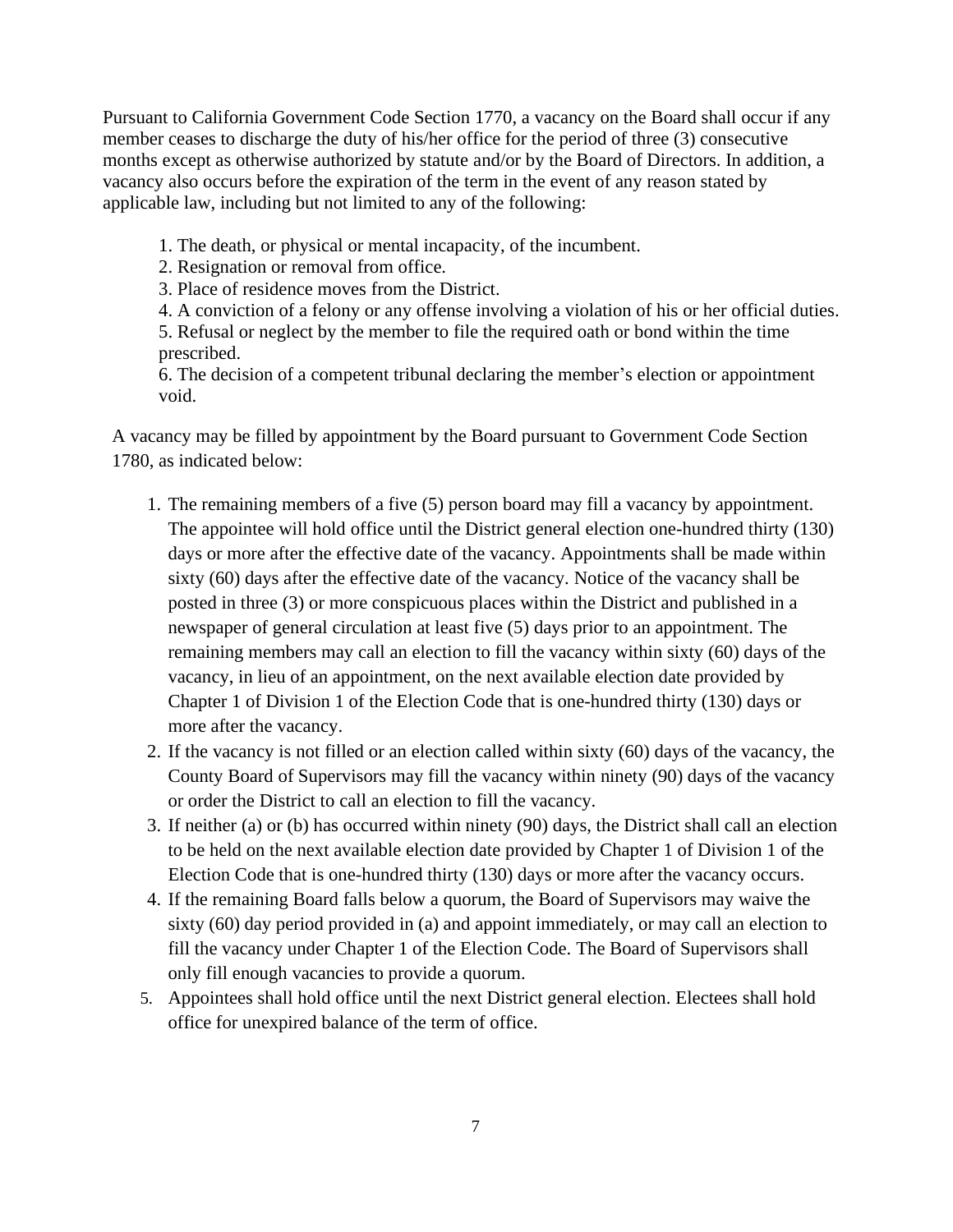# **SECTION 6 - CANDIDATE'S STATEMENT**

<span id="page-7-0"></span>A Director will not include false or misleading information in a candidate's statement for a general District election filed pursuant to Section 13307 of the Elections Code (Elec. Code. §13313).

# **SECTION 7 - SOLICITING POLITICAL CONTRIBUTIONS**

<span id="page-7-1"></span>Directors are prohibited from soliciting political funds or contributions at District facilities, or from District employees. A Director will not accept, solicit or direct a political contribution from (a) District employees, officers, consultants or contractors, or (b) vendors or consultants who have a material financial interest in a contract or other matter while that contract or other matter is pending before the District. A Director will not use the District's seal, trademark, stationery or other indicia of the District's identity, or facsimile thereof, in any solicitation for political contributions contrary to state or federal law (Gov. Code, §3205).

# **SECTION 8 - INCOMPATIBLE OFFICES**

<span id="page-7-2"></span>Another aspect of prohibited conflicts of interest is simultaneous holding of two incompatible public offices, unless simultaneous holding of the offices is compelled or expressly authorized by law. When public offices are incompatible, the public officer forfeits the first office upon taking the second.

:

Under Government Code section 1099, offices are incompatible under any of the following circumstances unless the simultaneous holding of the office is compelled or expressly authorized by law:

- Either office may audit, overrule, remove members of, dismiss employees of, or supervise the other office or body;
- Based on the powers of jurisdictions of the offices, there is a possibility of a significant clash of duties or loyalties between the offices;
- Public policy considerations make it improper for one person to hold both offices.

The doctrine of incompatible offices does not apply to positions on government bodies that are solely advisory, or to positions of employment. (Gov. Code, § 1099; 83 Ops.Cal.Atty. Gen 153 (2000); 58 Ops.Cal.Atty.Gen 109 (1975).) However, the Attorney General has repeatedly held that certain positions, such as general manager of a water district and city manager, are public offices. (See, e.g., 82 Ops.Cal.Atty.Gen. 201 (1999); 67 Ops.Cal.Atty.Gen 409 (1984).)

Government Code section 53227 prohibits an employee of a special district from taking office as an elected or appointed member of the Board of the same special district unless he or she resigns as an employee.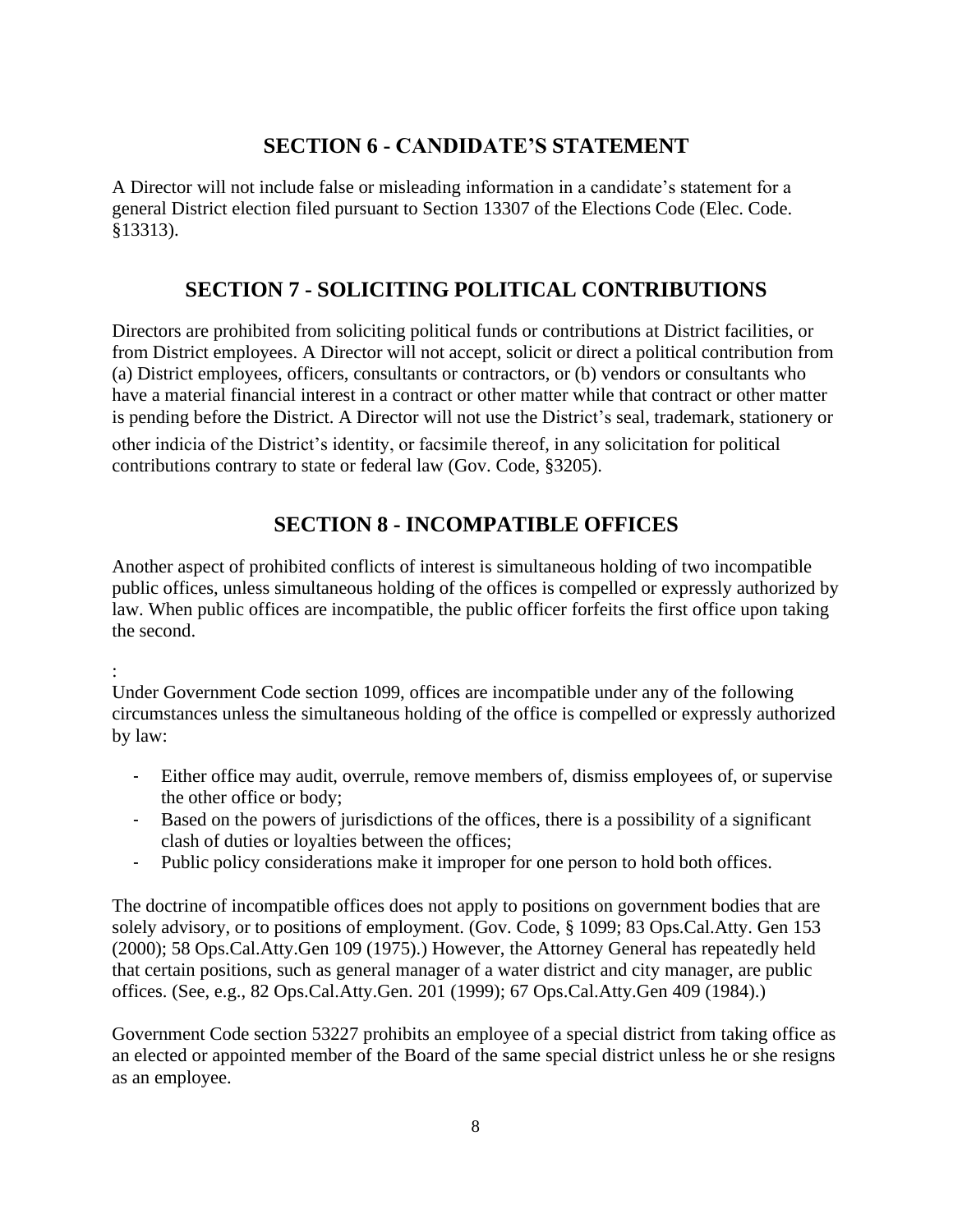# **SECTION 9 - DUTIES AND RESPONSIBILITIES**

<span id="page-8-0"></span>The Board sets the policy for the District and therefore shall act in accordance with District Policies and Procedures. Directors are responsible for monitoring District progress in attaining its goals and objectives, while pursuing its mission. The Board establishes goals, objectives, expectations, and measurement criteria for the General Manager's performance.

In order to avoid undue interference with the daily District business, individual Directors' requests for information from staff or contract personnel/consultants shall always be made to the General Manager. If the General Manager's response is deemed inadequate, a Director may contact the Board President or raise the issue directly at a Board meeting, where the Board will determine whether or not the issue warrants attention and will schedule it for a future meeting.

Directors shall attend all meetings of the Board and of any Committee to which they may be assigned. Directors are required by law to abstain from participating in consideration of any item

involving a personal or financial conflict of interest. Even the appearance of a conflict should be avoided. Unless such a conflict of interest exists, Directors should fully participate in the Board's decision-making responsibilities.

# **SECTION 10 - OFFICERS**

<span id="page-8-1"></span>The Board's President and Vice President are elected by the Board each year in January. Officers may be removed by two-thirds majority.

The President presides at all Board meetings. He or she has the same rights as other members of the Board in voting, introducing motions, resolutions and ordinances, and discussion. The President leads the Board in conducting its business. The President may refer items to committees prior to Board action. The Board President votes last in any roll call vote.

The President shall ensure that each Director is provided all necessary information pertaining to District business in sufficient time to participate in discussions and decisions in an informed manner. The President, or his or her designee, shall execute District documents, as directed by the Board. On occasion the Board will delegate to the President or to his or her designee, authority to represent the District at a meeting or event. When this occurs, the Director only has the authority that was specifically delegated by the Board.

In the absence of the President, the Vice President presides at all Board meetings. If the President and Vice President are both absent, the Secretary calls the meeting to order and acts as President until the remaining members select one of themselves to act as presiding officer.

# **SECTION 11 - APPOINTED STAFF AND OTHERS**

<span id="page-8-2"></span>Appointed Staff, as defined in this section, shall mean the General Manager and Board Secretary, who is appointed by the Board and reports to the Board as a whole.

## **A. General Manager**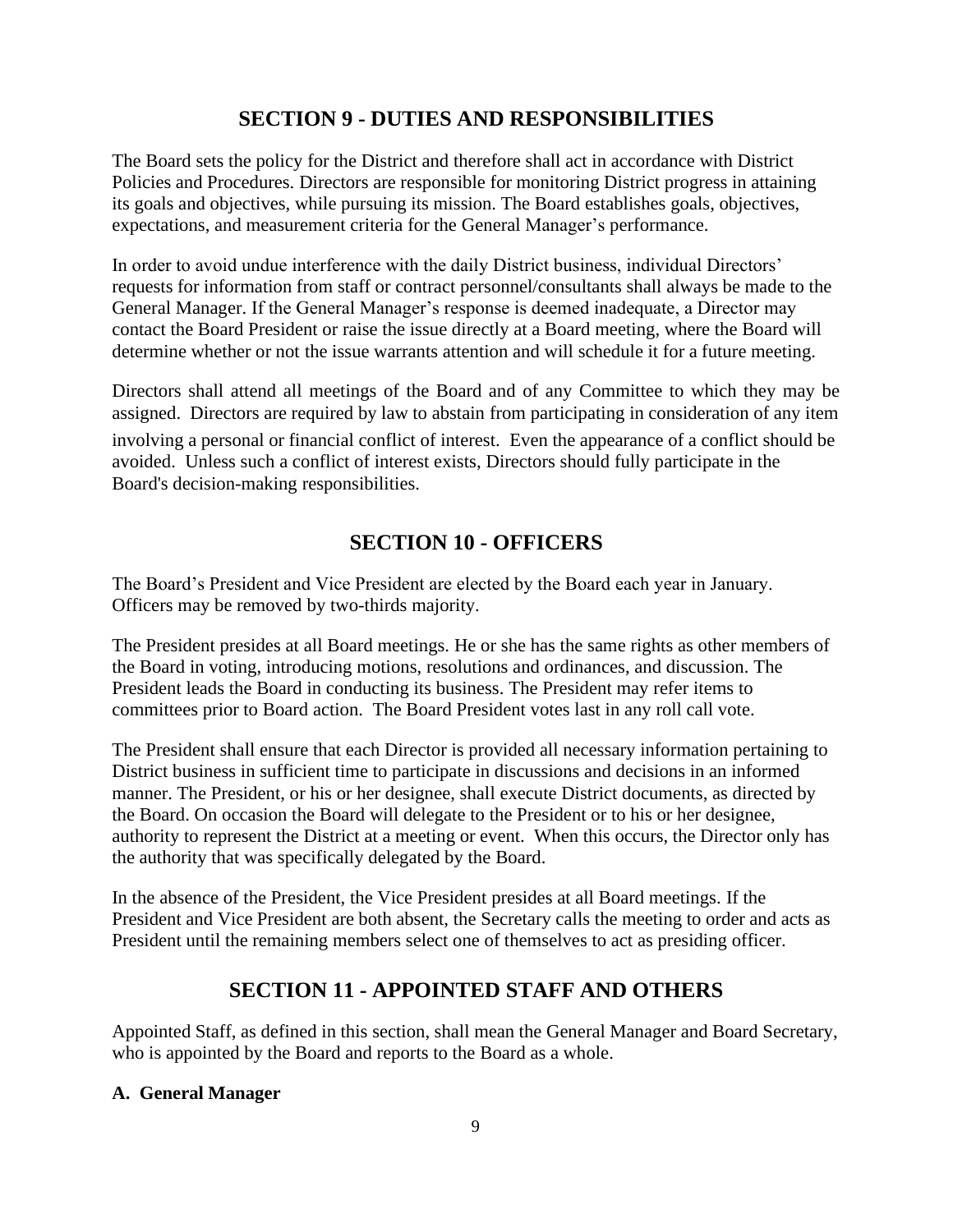The General Manager is appointed by the Board of Directors as the chief executive officer of the District, in accordance with Water Code sections 30540 et seq. and sections 30580 - 30582, and carries out Board policies, directs District operations, provides daily supervision to District staff, and controls District expenditures. Based on the Water Code and decisions made by the Board of Directors, the following summarize the General Manager's specific authority:

- 1. Make and carry out day-to-day management decisions in conformity with District policies.
- 2. Employ, compensate, terminate, assign duties to, and direct the daily activities of all District employees. While recognizing that the appointments have been made by the Board of Directors, provide day-to-day directions and guidance to District Legal Counsel, Auditor, District Engineer, and other Board appointees, in conformance with established Board policies.
- 3. Establish District employee job classifications, description of duties, with corresponding salary ranges, subject to review and approval by the Board.
- 4. Define scope, select, dismiss and direct activities of contractors and consultants performing services for the District.
- 5. Manage District financial operations, in accordance with approved District policies and procedures.
- 6. Oversee the investment of District funds in accordance with the Board-approved Investment Policy, budget, and applicable laws.
- 7. Expend, upon approval of the District's annual budget by the Board:
	- a. District funds within the limits established in the operations, maintenance, and capital project budgets which are enumerated in the District's annual budgets;
	- b. District funds in amounts not to exceed amount enumerated in Section 3.1 of the District's Purchasing Policy for each item not specifically enumerated in the District's annual budget, provided there are sufficient budgetary appropriations within the Operationsand Maintenance budget and the Capital Improvement Projects budget.
- 8. Expend non-budgeted funds to meet an emergency which directly or potentially adversely affects the ability of the District to perform its services, which puts District personnel or property in jeopardy, or which may jeopardize public health or property of the community or its residents. The General Manager shall determine that an emergency exists and shall inform the Board, by the most expeditious method available, of the emergency, at the earliest opportunity, the steps taken and expenditures incurred to meet such emergency, and seek ratification of decisions if necessary.
- 9. Solely sign District checks in accordance with Section 4.4 of the District's Purchasing Policy. Any check which exceeds the specified dollar amount requires the signatures of the General Manager and one Director. In the event the General Manager is unavailable to sign checks, checks of any amount require the signatures of two Directors.
- 10. Execute time and cost Change Orders to the Capital Improvement Projects for amounts specified in each contract.
- 11. Appoint a Deputy Secretary, if the Board appoints the General Manager as Board Secretary.
- 12. Pursue grant funding opportunities.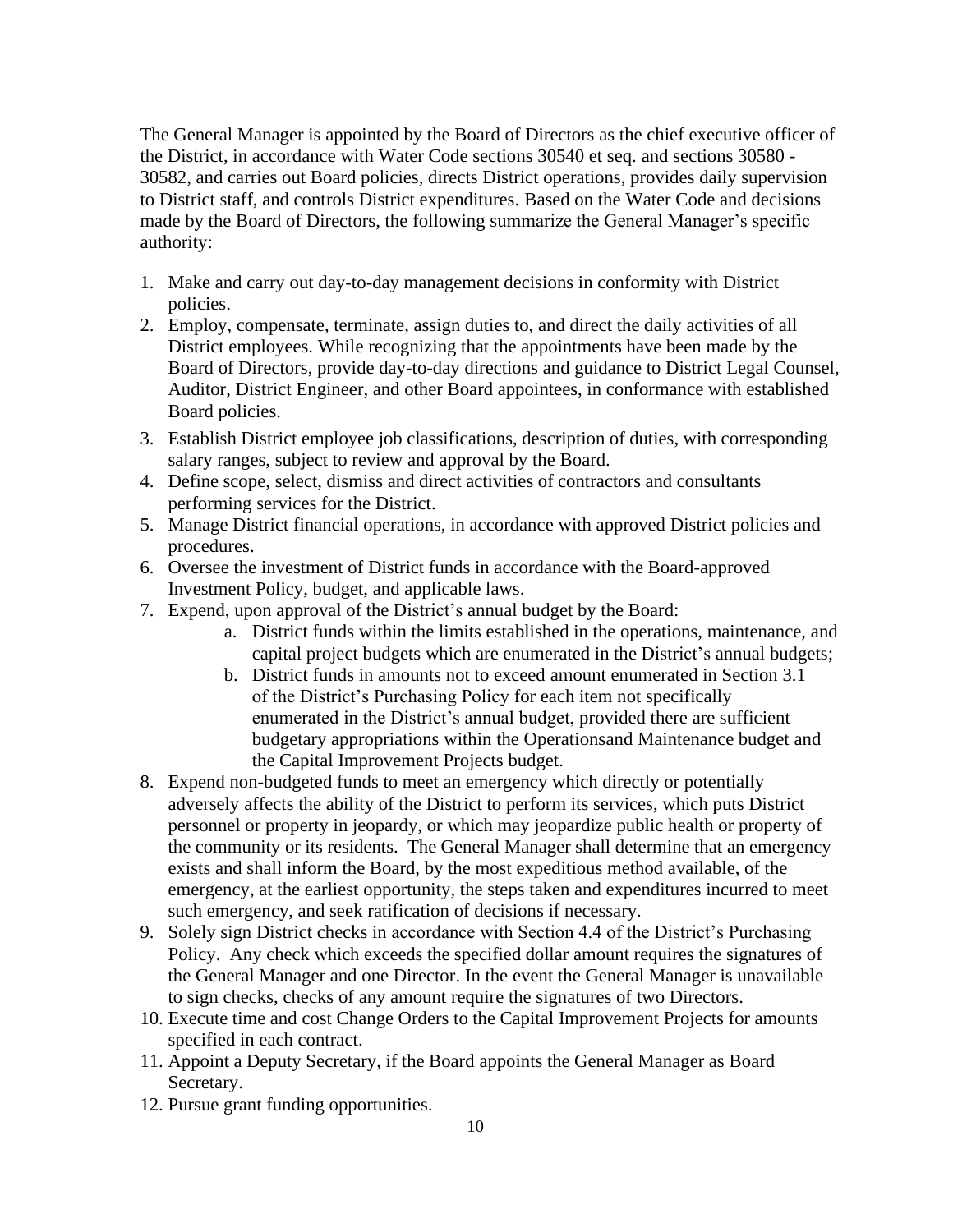Terms and conditions of the General Manager's employment shall be specified in an employment agreement between the General Manager and the Board and any amendment(s) thereto. The General Manager is an "at will" employee who serves at the pleasure of the Board.

#### **B. Board Secretary**

The Board Secretary is appointed by the Board, reports to the Board as a whole, and shall be responsible for the following:

- 1. Provide a record of all proceedings conducted at meetings of the Board and Standing Committees, to be retained at the District office.
- 2. Maintain accurate, up-to-date records of District documents in a safe location.
- 3. Post all legal notices.
- 4. Receive all correspondence or documents addressed to the Board, and serve as the District's agent for receipt of subpoenas, petitions or other legal documents that are served on the District.
- 5. Call meetings to order in the absence of President and Vice President and preside until the remaining members present select one of themselves to preside at the meeting.
- 6. Administer the Oath of Office to members of the Board.
- 7. Verify and attest signatures on all legal documents.

The Board Secretary shall have a reasonable understanding of the Ralph M. Brown Act and Robert's Rules of Order.

#### **C. District Counsel**

The District Counsel is a law firm that is appointed by and reports to the Board of Directors. District Counsel shall be the attorney for the District and its Board in all legal matters pertaining to operation, maintenance, and other business of the District. District Counsel shall perform such duties as the Board or General Manager may request, and shall, upon the request of the Board or General Manager, (1) review all Board actions to insure legality and acceptability under law; (2) prepare or review legal documents and provide legal counsel, as required by the Board or General Manager; and (3) attend and/or participate in Board meetings and management meetings as directed by the Board or the General Manager. District Counsel shall take charge of and handle all litigation to which the District is a party, including administrative proceedings of state or federal agencies, unless the Board designates special counsel for a particular matter.

#### **D. District Auditor**

The District's Auditor is a certified audit firm that is appointed by and reports to the Board, and that conducts the District's annual audit and prepares the District's annual audit report. The District's Auditor shall be rotated on a periodic basis.

#### **E. Consultants**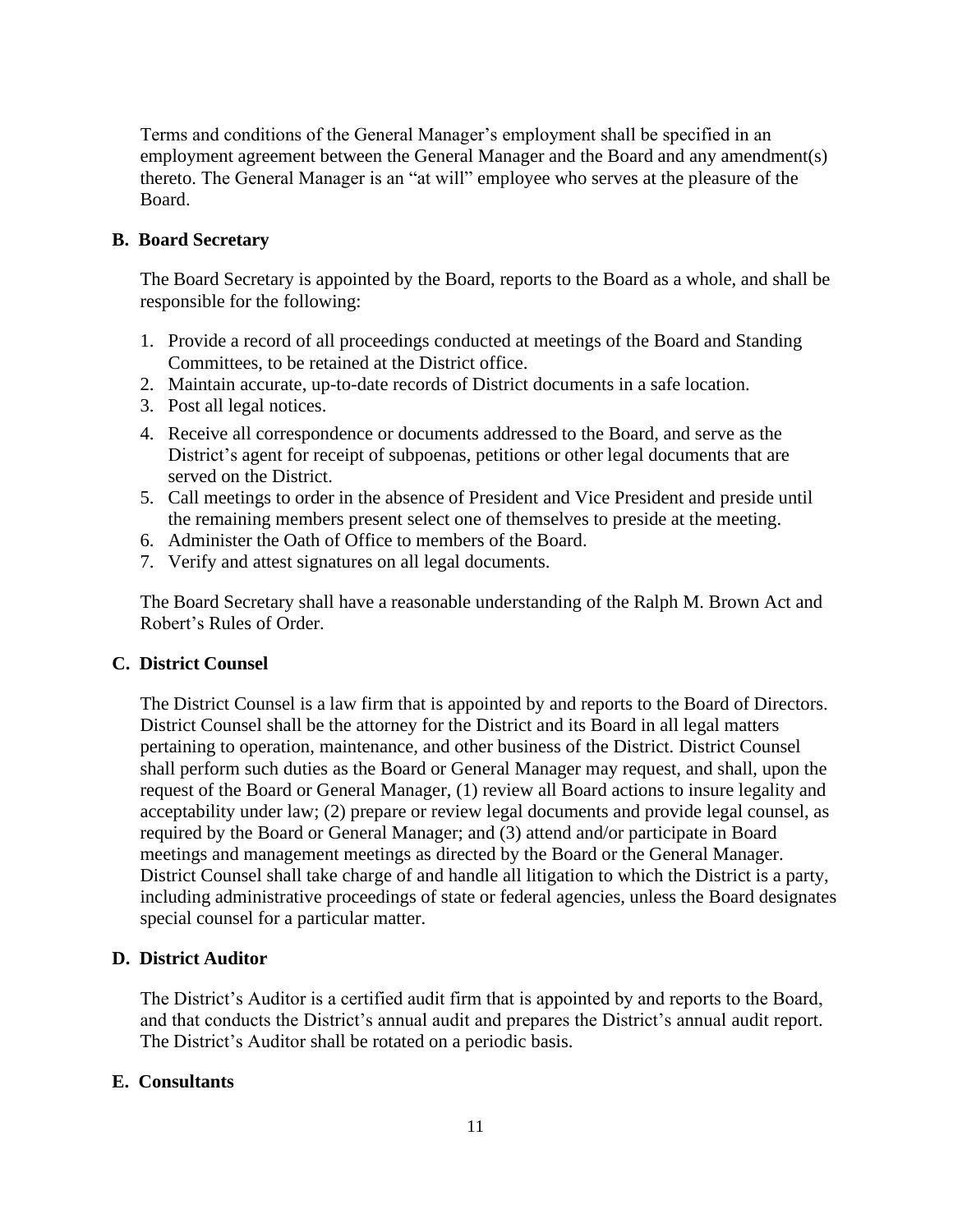The Board may from time-to-time select, retain, compensate, define the scope and efforts of, and dismiss consultants to support or provide information to the Board in developing policy level decisions or in implementing Board actions. In doing so, the Board shall delegate to the General Manager the responsibility for day-to-day direction of the work of the consultant.

# <span id="page-11-0"></span>**SECTION 12 - DIRECTORS' COMPENSATION AND EXPENSE REIMBURSEMENT**

#### **A. Compensation for Attendance at Conferences and Meetings**

Board members will be compensated at the daily rate (i.e., per diem) specified in Ordinance 1012 for attendance at meetings of the Board, including Board committee meetings, and for each day's service rendered as a member of the Board; provided, however, such compensation will not be paid for more than a total of six (6) days in any calendar month. Such compensation will be provided in addition to any reasonable and necessary reimbursement for meals, lodging and travel expenses incurred in attending any conference, meeting, or other event approved by the Board in advance.

For a Board member to be paid per diem or to be reimbursed for reasonable and necessary travel expenses to and from a meeting, the meeting must be: (1) a "meeting" as defined in Government Code section 54952.2 (a), (2) District Board or committee meetings, or (3) conferences, meetings, or events related to or intended to inform Board members on matters within the jurisdiction of the District, provided that such conferences, meetings or events deal with substantive issues and consume more than a minor amount of the Board member's time.

At the regular meeting of the Board following any meeting, conference, educational activity or other authorized event for which per diem compensation or reimbursement is requested; the Director attending the event shall give a brief report of the meeting or event. If more than one (1) Director of the District attended the same meeting or event, a joint report may be made. Reports may be written or oral, but in the event a written report is submitted, the Director shall give a brief oral summary of the report at the meeting following the event.

#### **B. Changes in the Compensation of the Directors**

The following Water Code sections, as amended, govern compensation paid to the Directors and subsequent changes to such compensation, if any.

Water Code Section 30507 allows for maximum Directors' Compensation of one-hundred (\$100.00) dollars for attendance at meetings of the Board, including Board committee meetings, and for each day's service rendered as a member of the Board; provided, however, that such compensation will not be paid for more than a total of six (6) days in any calendar month (Resolution 050603).

Alternatively, if the District is to adopt an ordinance under Water Code Section 20202, the Directors may receive a compensation above the maximum amount of one-hundred (\$100.00) per diem, stipulated under Water Code Section 30507, provided that such increase may not exceed an amount equal to five (5%) percent, for each calendar year following the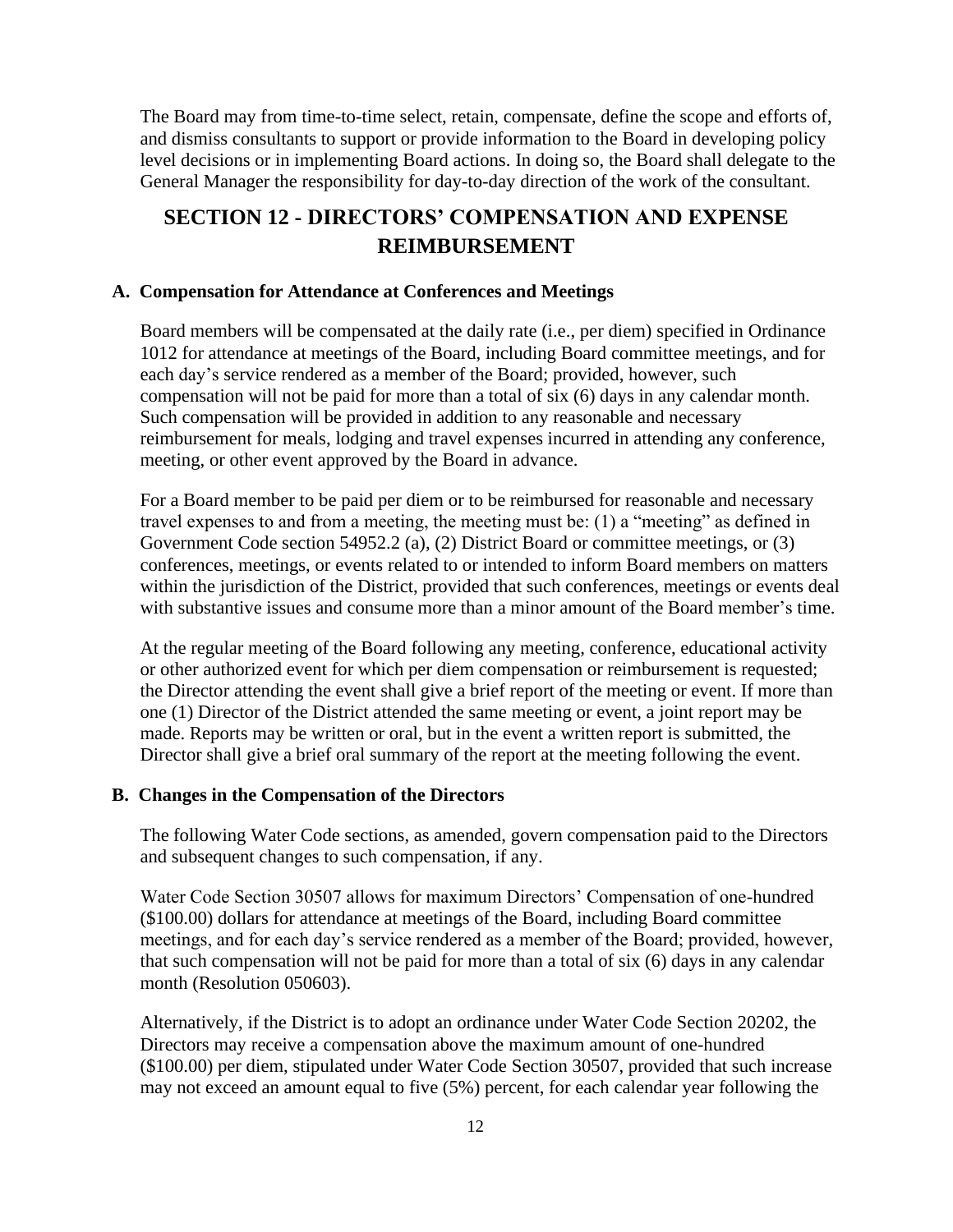operative date of the last adjustment, of the compensation which is received when the ordinance is adopted. However, such compensation will not be paid for more than a total of ten (10) days in any calendar month. Changes, if any, in the compensation of Board members, paid under Water Code Section 20202, will require the approval of the Board during an open meeting of the Board held at least sixty (60) days prior to the effective date of the change. (Water Code Sections 20200 and following.)

#### **C. Directors Expenses**

- 1. General Principles. Each member of the Board of Directors is encouraged to participate in outside activities and organizations that in the judgment of the Board further the interests of the District. Actual expenses incurred by Board members in connection with such activities are reimbursable, where authorized in advance or, in exceptional cases, where subsequently ratified by the Board. The policies and rules apply:
	- a. All expenses must be reasonable and necessary, and Directors are encouraged to exercise prudence in all expenditures.
	- b. This policy is intended to result in no personal gain or loss to a Director
	- c. Reimbursement will be made only for expenses that qualify as reimbursable under an Internal Revenue Service Accountable Plan<sup>[1](#page-13-2)</sup>.
	- d. Upon incurring such expenses, Directors may submit a request for reimbursement, accompanied by written evidence of payment of such expenses, and/or by receipts for all amounts, consistent with the requirements of an IRS Accountable Plan, within four (4) weeks of incurring such expenditures.
	- e. Liquor, entertainment, travel insurance, personal telephone calls, child, pet, or household care, losses relating to theft or casualty of personal effects, fines and penalties for actions or inactions of the traveler, laundry, dry cleaning, or pressing of personal items, and expenses of any other person accompanying a Director are not eligible for reimbursement.
	- f. Expenditures that are improper or otherwise not properly accounted for, or that are not consistent with the prohibition against gifts of public funds set forth in the California Constitution, will not be reimbursed or accepted by the District.
	- g. To implement the reporting requirements of Government Code section 53065.55, the District will prepare a list of the amount and purpose of each expense reimbursement made to each Director for the preceding fiscal year, which will be available to the public.
	- h. Officials will be reimbursed for actual telephone and fax expenses incurred to transact District business.
	- i. Long-term parking should be used for travel exceeding twenty-four (24) hours.
	- j. A Director shall not attend a conference or training event for which there is an expense to the District if it occurs after the Director has announced his or her resignation, or if it occurs after an election in which it has been determined that they will not retain their seat on the Board.

<sup>&</sup>lt;sup>1</sup> In general, an IRS Accountable Plan is an expenditure reimbursable plan that requires 1) employees to substantiate expenses as to the date, amount, and the business nature of each expense, 2) any amounts in excess of substantiated expenses to be returned to the employer, and 3) a business connection between the amounts advanced and the expenses incurred.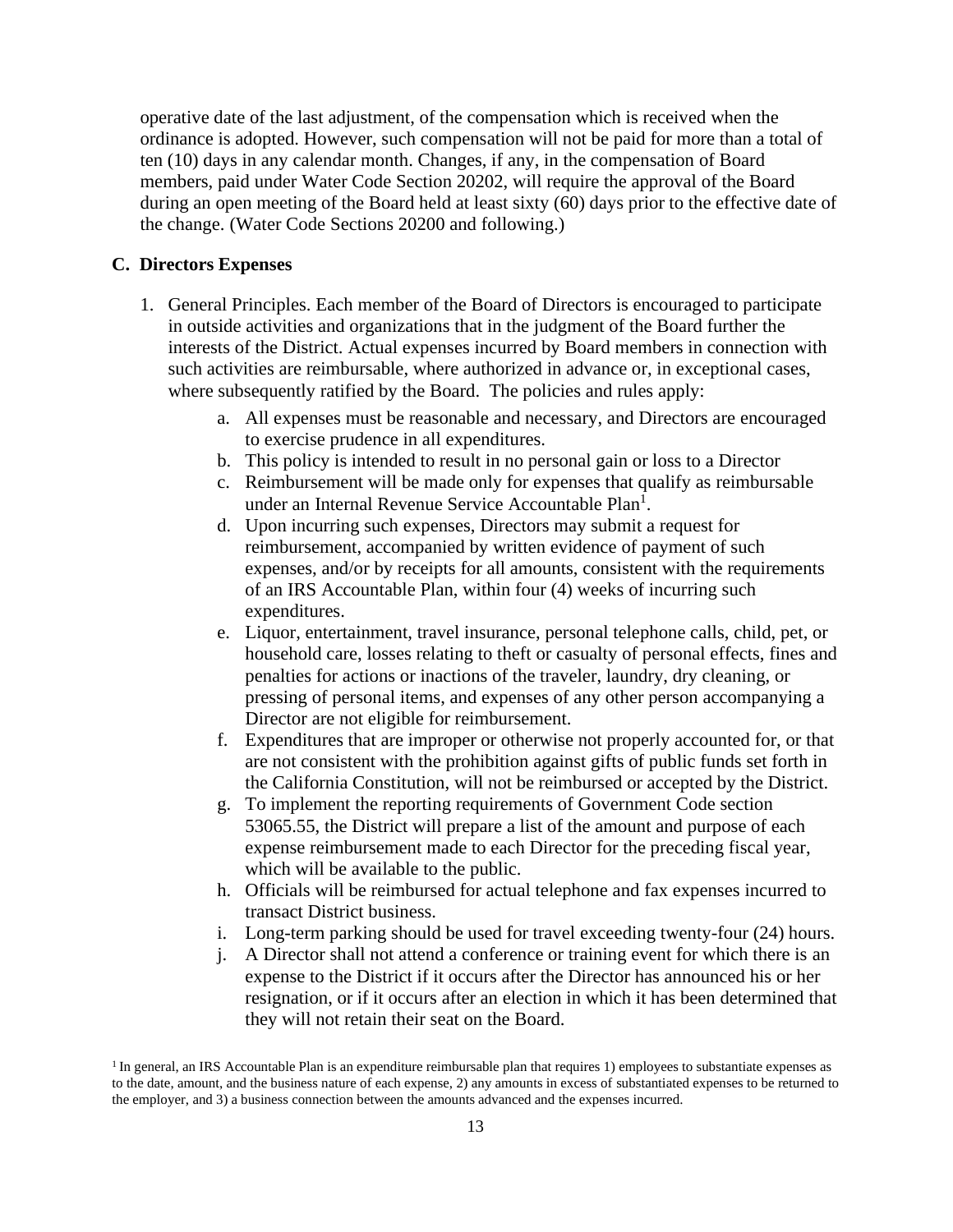- 2. Travel / Transportation Expenses. The most economical mode and class of transportation reasonably consistent with scheduling needs must be used, using the most direct and time-efficient route. Directors will be reimbursed for expenses incurred in traveling to and from conferences, meetings and other events that are attended on behalf of the District in their capacity as Directors. Travel expense will include round-trip airfare, actual reasonable expenses for ground transportation to and from airports and hotels, car rental, and or mileage reimbursement (at the maximum allowable per mile established from time to time by the IRS) for use by the Directors of privately owned vehicles in the conduct of District business.
- 3. Overnight Accommodations. No reimbursement claim or request for overnight accommodation will be approved for expenses incurred within the District's service area, except upon approval of the Board. Reasonable accommodation expenses will be reimbursed only for the Directors, and such expenses will not be reimbursed for guests or family members of Directors. Where reasonably possible, accommodations will beobtained in proximity to the conference or meeting site.
- 4. Meal Expenses. Directors will be entitled to receive reimbursement for the reasonable cost of meals, including tips.

# <span id="page-13-0"></span>**SECTION 13 - PRESENTATION AND APPEARANCE TO THE PUBLIC**

In order to present a positive image to the public, customers and residents, Directors should strive to maintain a professional appearance while performing their duties as Directors. For example, and not by way of limitation, Directors should attend meetings and events in neat and clean attire and should strive to maintain a good personal appearance appropriate to the role of an elected official of a public agency.

## <span id="page-13-2"></span>**SECTION 14 - BOARD MEETINGS, GENERAL**

#### <span id="page-13-1"></span>**A. General Principles**

The Board shall conduct the business of the District at meetings in conformance with the provisions of the Brown Act (Government Code Sections 54950 through 54962), federal statutes and rules, the decisions of the courts, and with proper regard to "due process" procedures. All meetings, including those held by teleconference, of the Board, Standing Committees, and Advisory Committees shall be open to the public, except for closed sessions held in accordance with the Brown Act.

All meetings of the Board shall be held in the District Office, 19039 Bay Street, El Verano, California unless it is anticipated that the number of public expected to attend would exceed the capacity of the facility. In such case, another facility within the District may be used. Regular meetings of the Board shall be held the first Tuesday of each calendar month, except if the first Tuesday coincides with a legal holiday, the regular meeting will be adjourned to a specified time and location, and will be held on the following business day. Regular Board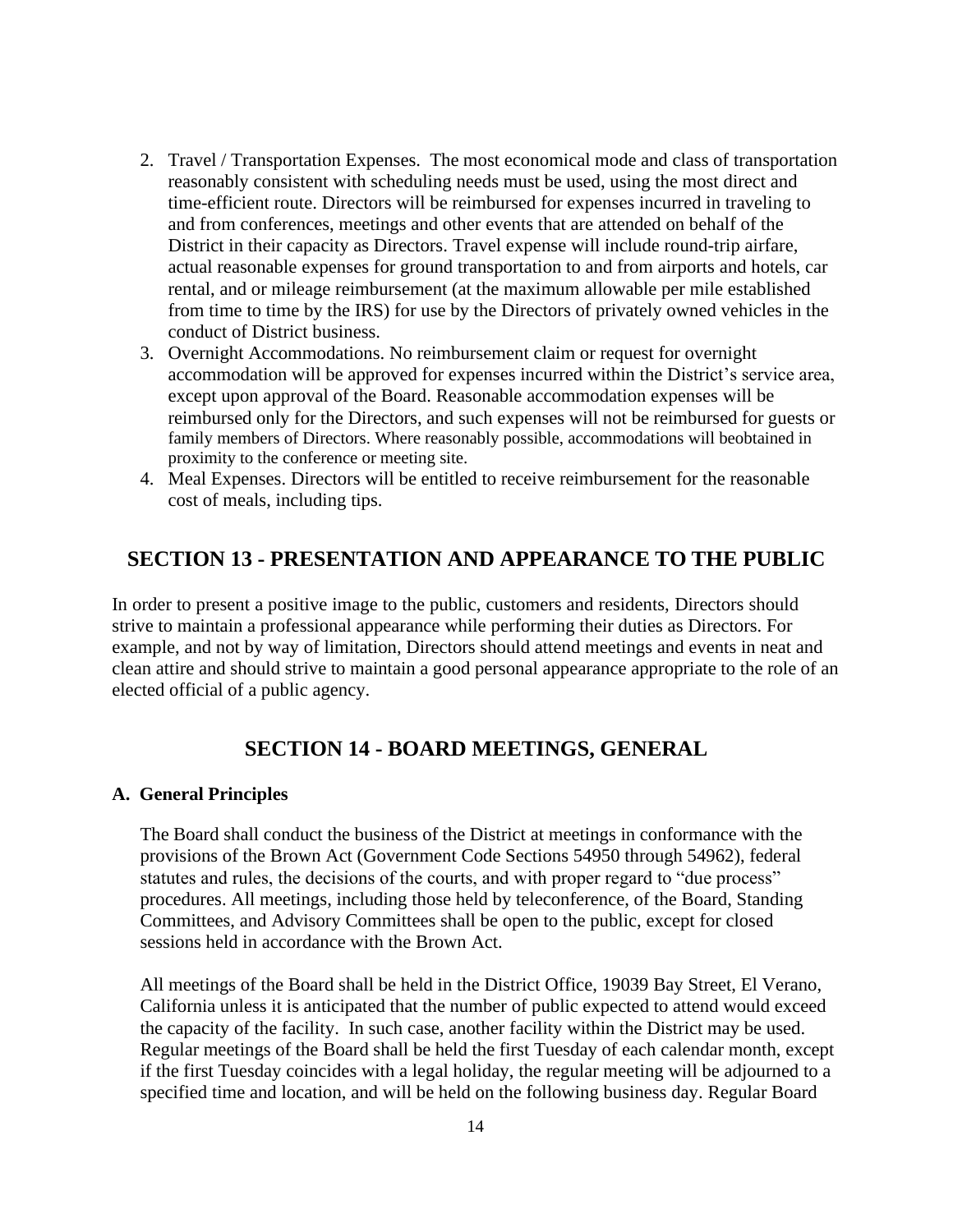meetings shall commence at 6:30 p.m. local time and end at 10:30 p.m. local time or earlier. Extension of time beyond 10:30 p.m. requires the approval of the majority of the Board.

The Brown Act allows a city council to use any type of teleconferencing in connection with any meeting. (Government Code section 54953(b).) Teleconference is defined as "a meeting of individuals in different locations, connected by electronic means, through either audio or video, or both." In addition to the specific requirements relating to teleconferencing, the meeting must comply with all provisions of the law otherwise applicable. (Id.) Section 54953(b) contains the following specific requirements:

- Teleconferencing may be used for all purposes during any meeting.

- At least a quorum of the city council must participate from teleconferencing locations within the city's jurisdiction.

- Each teleconference location must be identified in the notice and agenda of the meeting.

- Agendas must be posted at each teleconference location.

- Each location must be accessible to the public.

- The agenda must provide the opportunity for the public to address the legislative body directly at each teleconference location.

- All votes must be by rollcall.

The Board President and the General Manager shall ensure that appropriate information is available for the public at meetings of the Board, and that physical facilities for said meetings are functional and appropriate. Prior to the start of a meeting, the order of business (sequence of existing agenda only) may be amended.

Regular meetings require posting of the agenda a minimum of seventy-two (72) hours in advance and written notification to the Board, District Counsel, the local news media, and to any person requesting notice. The agenda must contain a brief general description of each item to be acted upon or discussed during the meeting. A quorum must be present at all meetings for any business to be conducted. A quorum consists of three (3) Board members. Only those items of business listed in the agenda shall be considered by the Board at any meeting, unless an emergency or urgency situation exists and additional items are added in the manner required by the Brown Act.

#### **B. Closed Sessions**

At times during Board meetings, the Board may adjourn into closed session to discuss personnel matters, real estate negotiations, existing or anticipated litigation or other matters as specified in the exceptions set forth in the Brown Act (Government Code section 54954.3). Appropriate agenda descriptions are also required for closed session items.

#### **C. Special Meetings**

Special meetings of the Board may be called by the Board President or a majority of the Board, to discuss discrete items only. Notice of at least twenty-four (24) hours is required for a special meeting, and mustdescribe the business to be transacted or discussed. All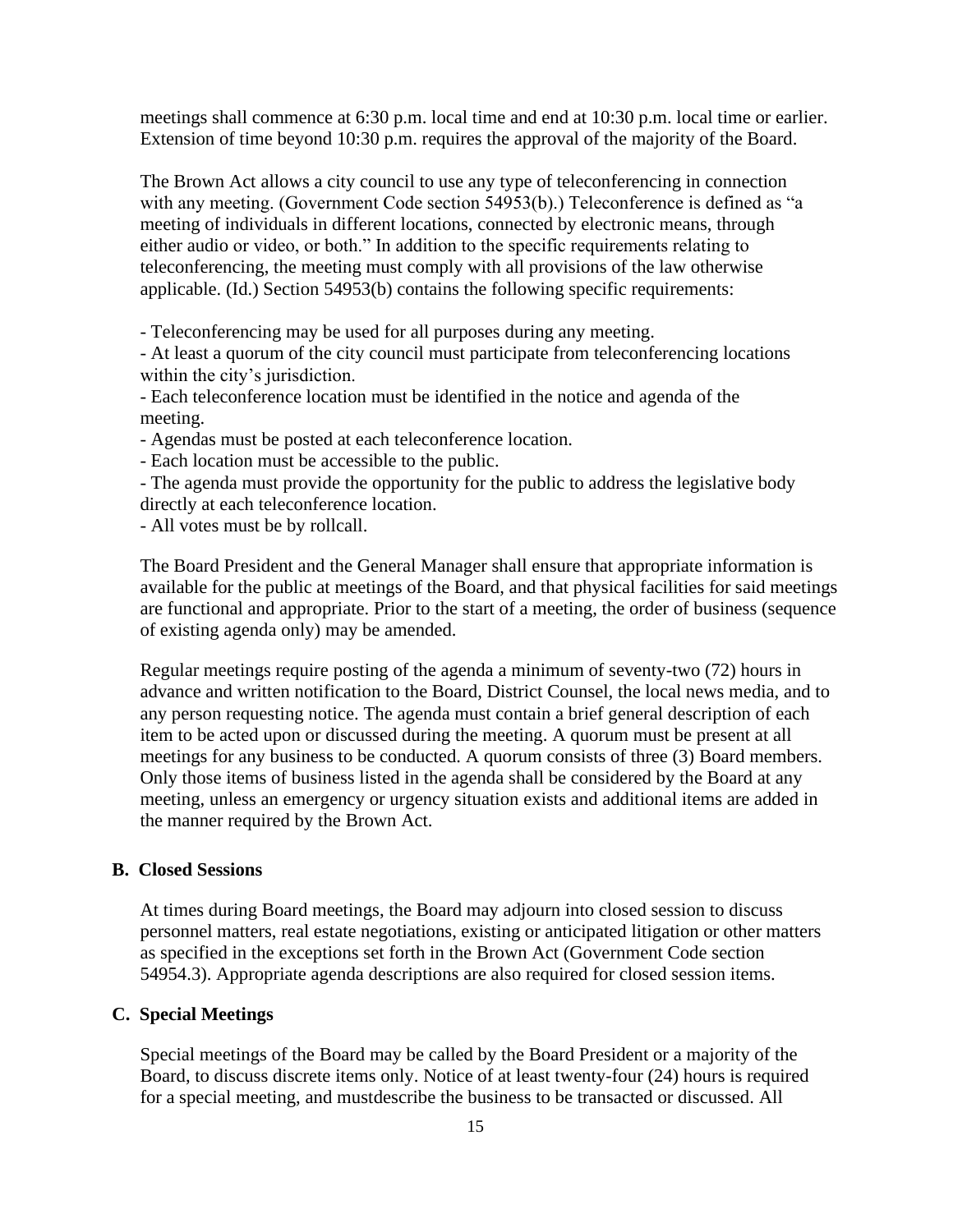appropriate notices required by the Brown Act shall be posted.

#### **D. Emergency Special Meetings**

In the event of an emergency situation where prompt action is necessary due to the disruption or threatened disruption of public facilities, the Board may hold an emergency special meeting without complying with the twenty-four (24) hour notice required for special meetings of the Board. An emergency situation means a work stoppage, crippling activity, or other activity that severely impairs public health, safety, or both, as determined by a majority of members of the Board. The General Manager, the President of the Board, or the Vice-President in the absence of the President, may determine that there is sufficient evidence to determine that an emergency exists and give notice of an emergency special meeting.

Newspapers of general circulation in the District, radio stations, and television stations which have requested notice of special meetings in accordance with the Brown Act shall be notified at least one (1) hour prior to the emergency special meeting. In the event that telephone services are not functioning, the one (1) hour notice requirement is waived, but the General Manager, or his or her designee, shall notify such newspapers, radio stations, or television stations of the holding of the meeting, and of any action taken by the Board, as soon after the meeting as possible.

All rules governing special meetings shall be observed with the exception of the twenty-four (24) hour notice. The minutes, a list of persons the General Manager or designee notified or attempted to notify, a copy of the roll call vote(s), and any actions taken at such meeting shall be posted for a minimum of ten (10) days in the District office as soon after the meeting as possible.

#### **E. Dire Emergencies**

In the event of a dire emergency, which is defined as a crippling disaster, mass destruction, terrorist act, or planned terrorist activity that poses peril so immediate and significant that requiring one (1) hour notice before holding an emergency meeting may endanger public health, safety, or both, notice shall be given by telephone to the news media at or near the time that the Board President or his designee notifies the Directors of the need for an emergency meeting.

## **F. Adjournment**

A majority vote by the Board may terminate any Board meeting at any place in the agenda to any time and place specified in the order of adjournment, except that if no Directors are present at any regular or adjourned regular meeting, the General Manager may declare the meeting adjourned to a stated time and place, and he or she shall cause a written notice of adjournment to be provided to the Board, District Counsel, and the local news media and also posted at the places specified in Section 17.

## **G. Legality of Proceedings**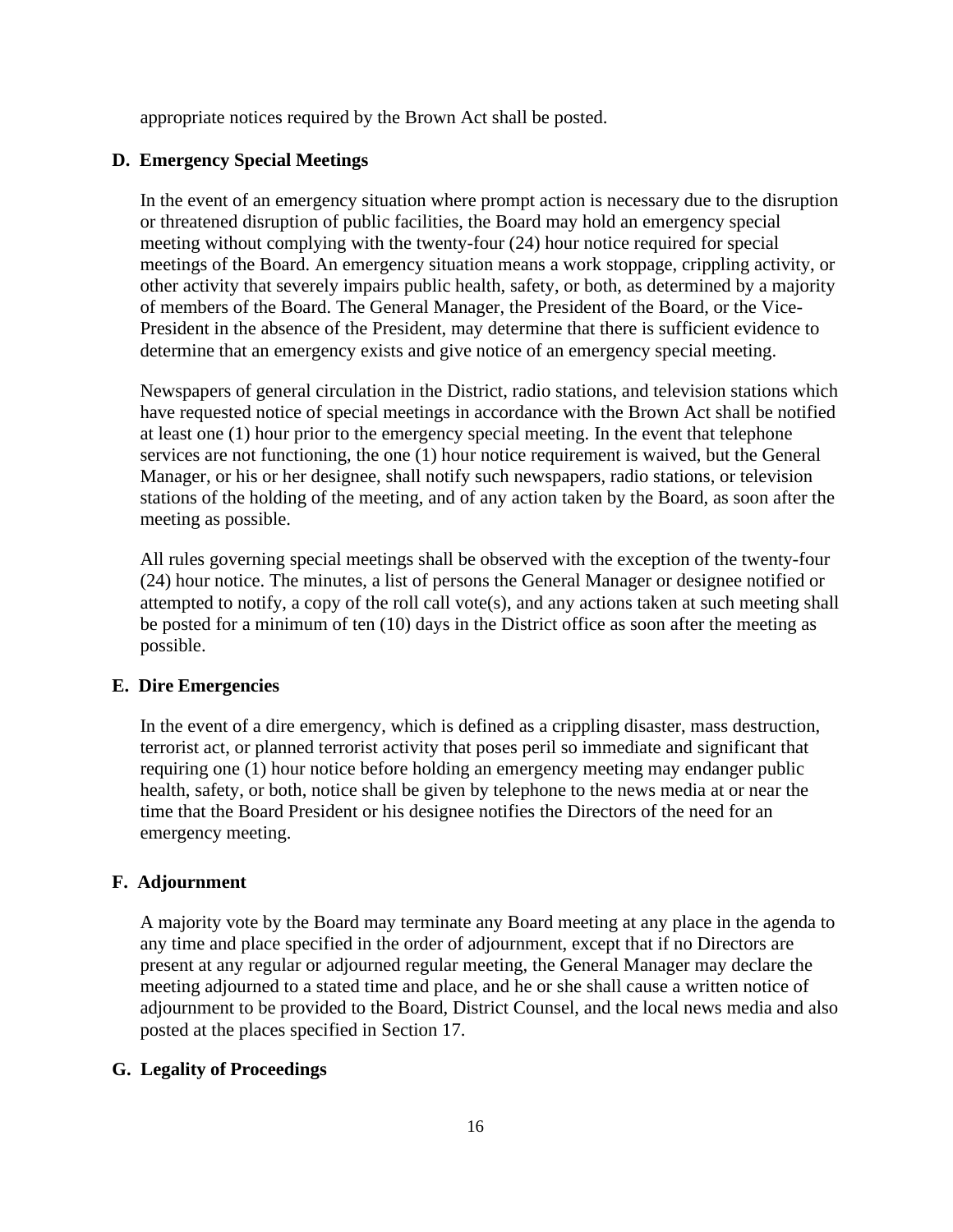Any action taken by the Board which is subsequently ruled contrary to law by a decision of a court of competent jurisdiction shall be deemed revoked without further action by the Board.

# **SECTION 15 - BOARD MEETINGS, CONDUCT**

<span id="page-16-0"></span>Meetings of the Board shall be conducted by the President in a manner consistent with the policies of the District set forth in this Manual. The President shall take whatever actions are necessary and legally appropriate to preserve order and decorum during Board meetings, including public hearings.

Willful disruption of any meeting of the Board shall not be permitted. If the President finds that there is in fact willful disruption of a meeting which prevents the meeting from proceeding, he or she may eject any person, or persons, or order the room cleared and subsequently conduct the Board's business without the public present. In such an event, only matters appearing on the agenda may be considered in such a session. After clearing the room, the President may permit those persons who, in his or her opinion, were not responsible for the willful disruption to reenter the meeting room. Duly accredited representatives of the news media shall be admitted to the remainder of the meeting.

The below items were developed and mutually agreed upon during a Board workshop in March 2015:

1. Remember our mission:

*It is the mission of the Valley of the Moon Water District to provide its customers with reliable, safe water at an equitable price, and to ensure the fiscal and environmental vitality of the District for future generations.*

- 2. Respect others opinions
- 3. Listen and create respectful dialogue in the boardroom
- 4. President has the authority to use the gavel or other means to stop, interject, and change the direction of the meeting not in accordance with the code of conduct
- 5. Come prepared to every meeting having reviewed the materials and having questions ready
- 6. Stay on agenda topic
- 7. Communicate reason for leaving boardroom before leaving the meeting
- 8. Listen, debate, decide, and move forward together
- 9. Trust and respect everyone and their opinion
- 10. Have fun

## **SECTION 16 - BOARD MEETINGS, RULES OF ORDER**

<span id="page-16-1"></span>The latest edition of Robert's Rules of Order, Revised shall be an advisory guideline for meeting protocol. District policies, or state or federal law, shall prevail whenever they conflict with Robert's Rules of Order, Revised. If a Director believes order is not being maintained or procedures are not adequate, he or she should raise a point of order - not requiring a second - to the President. If the ruling of the President is not satisfactory to the Director, it may be appealed to the Board. A decision by a majority of the Board will determine the point of order.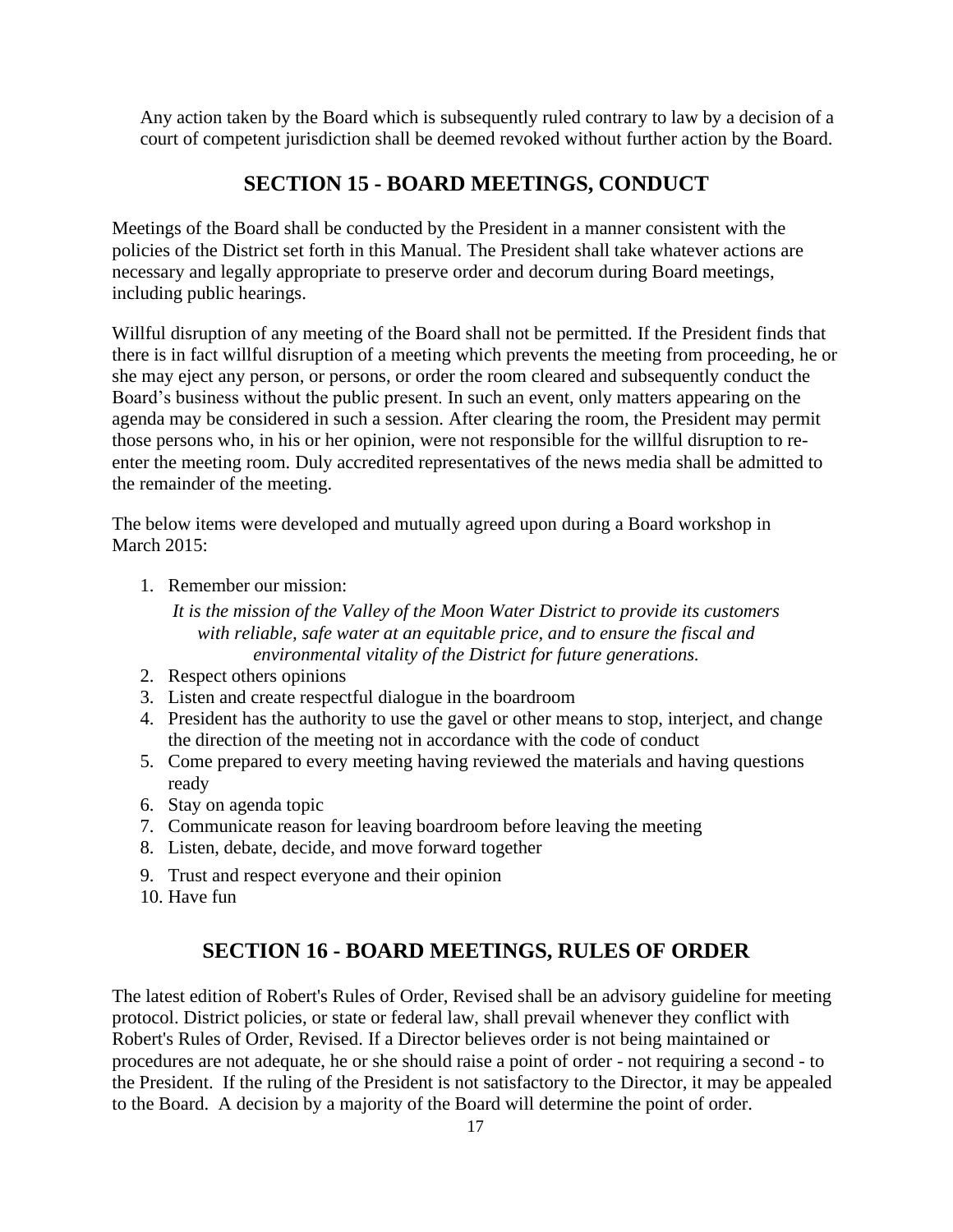By a motion made, seconded and approved by a majority vote, the Board may, at its discretion and at any meeting: a) temporarily suspend these rules in whole or in part; b) amend these rules in whole or in part; or c) both.

Motions, resolutions or ordinances shall be recorded as having passed or failed and individual votes will be recorded. All ordinances adopted by the Board shall be numbered consecutively. All resolutions adopted by the Board shall be numbered consecutively by calendar year and month. For example, the third resolution passed in the month of January 2022 shall be numbered 220103.

<span id="page-17-0"></span>The President may declare a short recess during any meeting, with approval of the Board.

# **SECTION 17 - BOARD MEETINGS, AGENDAS**

The General Manager, in cooperation with the Board President, shall prepare an agenda for each meeting of the Board and for all Standing Committee meetings. The General Manager will prepare written information on each item of business requiring action or scheduled for discussion by the Board, and make this information available to the Board and members of the public prior to all meetings.

An agenda and materials packet shall be prepared as specified for all Board meetings and shall be delivered to all Directors at least three (3) days prior to a regular meeting and at least twentyfour (24) hours prior to special meetings. A full agenda packet will be available in the District foyer for public review.

Agenda items must include a brief general description of each item of business to be transacted or discussed at the meeting, including items to be discussed in closed sessions. The purpose/objective is to give the public a fair chance to participate in matters of particular or general concern. The public can make standing requests for agenda materials. Agenda should include information for requesting disability-related modifications or accommodations.

At least seventy-two (72) hours prior to the time of all regular meetings, an agenda, which includes all matters on which there may be discussion and/or action by the Board, shall be posted conspicuously for public review at the District office and on the District's website www.vomwd.org. The District has the option of posting the agendas at other places as deemed useful in keeping the public informed. In addition to the District office, agendas are ordinarily posted at the Boyes Hot Springs and El Verano Post Offices. The agenda for special meetings shall be posted in the same locations at least twenty-four (24) hours before the meetings. Agendas shall generally use the following order of business:

- 1. Date, time and location of meeting and information on how the public may review agenda materials and request any special accommodations needed
- 2. Meeting type (i.e., Regular or Special Meeting)
- 3. Call to Order Pledge of Allegiance Roll Call
- 4. Public Comments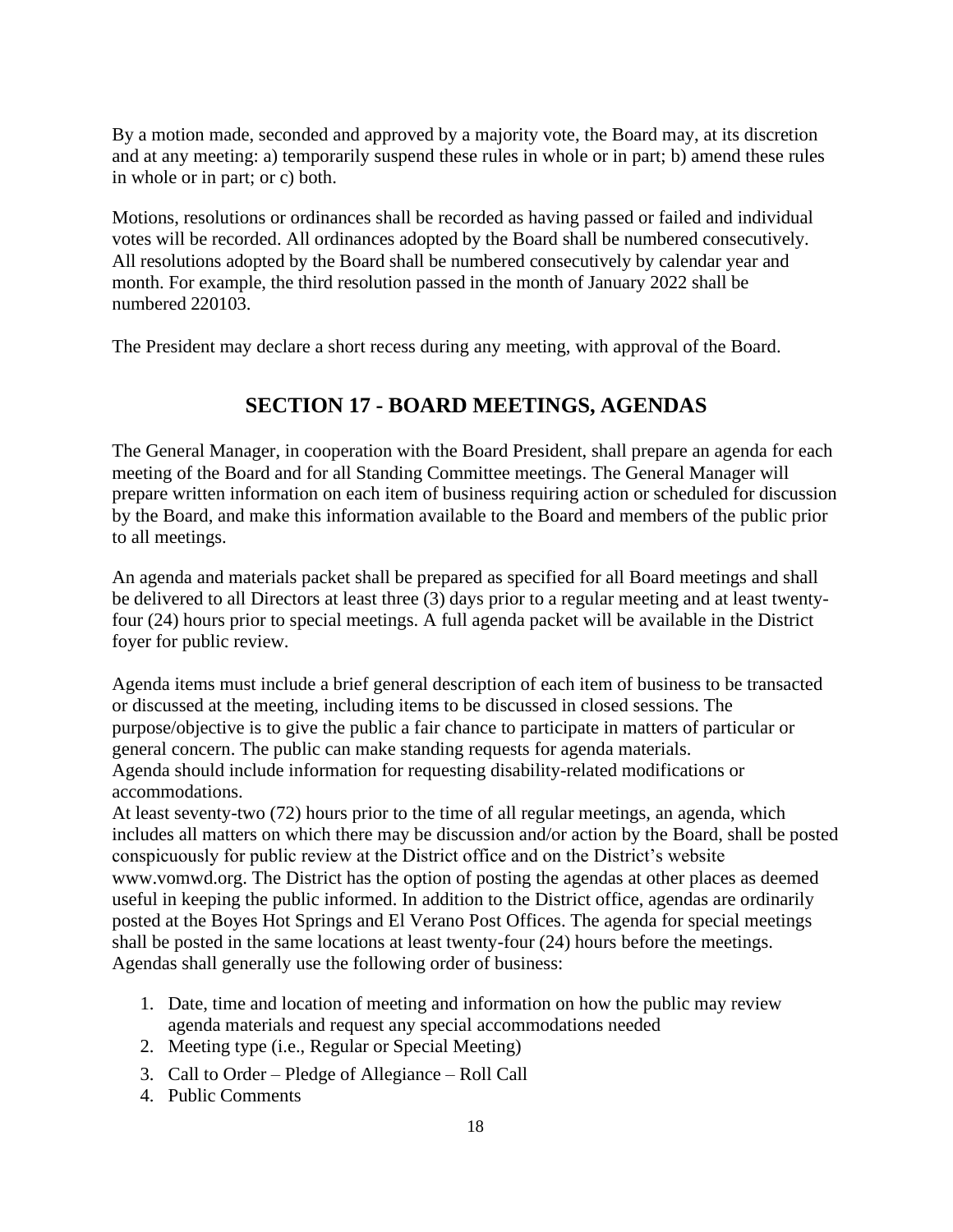- 5. Consent Calendar
- 6. Public Presentations, Hearings and Workshops
- 7. Operational Reports
- 8. President and Directors' Reports or Comments
- 9. General Manager & District Counsel Reports
- 10. General Business (Old/New Business)
- 11. Closed Session
- 12. Reconvene in Open Session
- 13. Request for Future Agenda Items
- 14. Adjournment

Pursuant to Government Code section 54954.2 (b), the Board may take action on an item of business which did not appear on the posted agenda for the meeting if the Board determines that an emergency exists, or if by a two-thirds vote the Board determines that there is a need for immediate action on a matter that arose subsequent to the posting of the agenda.

The public has a right to comment on every agenda item during the Board's consideration of the item and on items not on the agenda but within the Board's subject matter jurisdiction. Each person who wishes to speak shall be given 3 minutes to speak on any agenda item. The Board reserves the right to modify time limits on public comment if necessary.

Any public comments on items listed on the agenda should be addressed at the time the agenda item is up. This policy does not prevent the Board from taking testimony at regular and special meetings of the Board on matters, which are not on the agenda, which a member of the public may wish to bring before the Board. However, the Board shall not discuss or take action on such matters at that meeting.

# **SECTION 18 - BOARD ACTIONS AND DECISIONS**

<span id="page-18-0"></span>Actions typically taken by the Board include but are not limited to the following:

- 1. Adoption or rejection of District policies and regulations concerning the services provided by the District, adoption of rates and charges for District services, authorization of execution of contracts for professional and technical service, and authorization of execution of contracts for materials or supplies, or for design or construction of District facilities;
- 2. Approval or rejection of proposals to commit District funds or facilities, including employment and dismissal of personnel;
- 3. Approval or disapproval of non-emergency matters which require or may require the District or its employees to take action and/or provide services; and
- 4. Direction given to the General Manager for implementation of those actions deemed by the Board to be necessary.

Three (3) Directors represent a quorum for the conduct of business. Action can only be taken by the vote of the majority of the Board. Actions taken at a meeting where only a quorum is present require all three votes to be effective (unless a 4/5 vote is required by policy or law).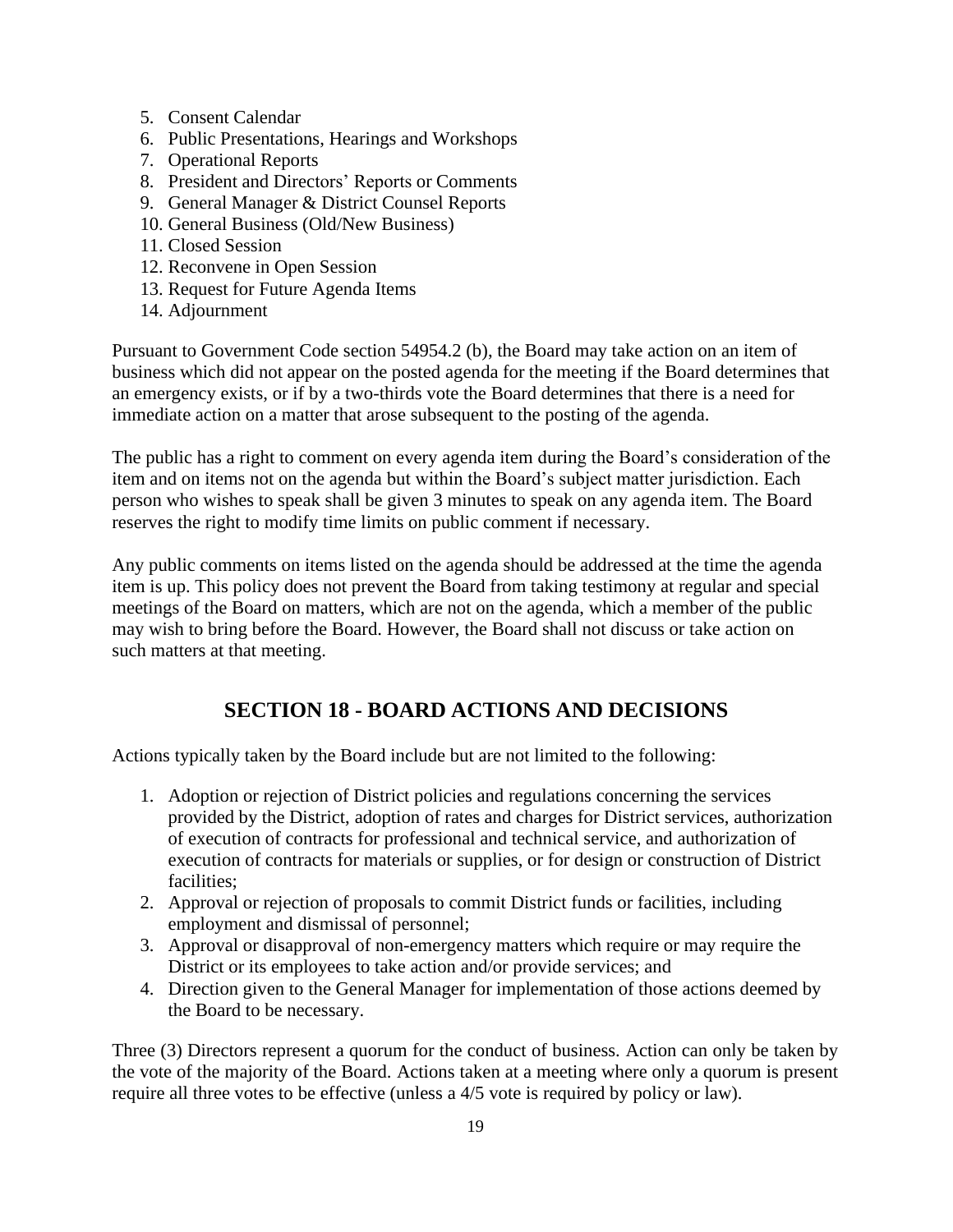A member who is present but does not vote on a matter is considered an abstention and recorded as such. Specific examples involving abstentions are given below:

- 1. At a Board meeting where only a quorum is present, if one (1) Director abstains on a particular action, the proposed action cannot be approved because all three Directors would have to vote in favor of the action.
- 2. At a Board meeting where all the Directors are present, if an action is proposed requiring a four-fifths  $(4/5<sup>ths</sup>)$  vote and two (2) Directors abstain; the proposed action cannot be approved because four (4) of the five (5) Directors would have to vote in favor of the action.

Definition of Board Actions and appropriate uses thereof are indicated below:

- 1. A "Minute Order" or "Motion" is appropriate when the action is not of a penal nature or intended to be a local law, where an ordinance or resolution is not specifically required, or where a formal document reflecting the Board's action is not necessary. The only record of such action is in the minutes of the meeting at which the action is taken.
- 2. A "Resolution" generally constitutes an expression of policy or opinion concerning some particular item of business and often evidences a decision by the Board concerning the administrative business of the District.
- 3. An "Ordinance" means a local law. It prescribes a rule of conduct prospective in operation, applicable generally to person and things subject to the jurisdiction of the District.

## **Processing of Motions**

When a motion is made and seconded, it shall be stated by the Board President before debate. A motion so stated and seconded shall not be withdrawn by the mover without the consent of the person seconding it.

## **Motions Out of Order**

The Board President may at any time, by majority consent of the Board, permit a member to introduce an ordinance, resolution, or motion out of the regular agenda order.

#### **Division of Question**

If the question contains two or more divisional propositions, the Board President may, and upon request of a member shall, divide the same.

## **Precedence of Motions**

When a motion is before the Board, no other motion shall be entertained except the following, which shall have precedence in the following order:

#### a. Adjourn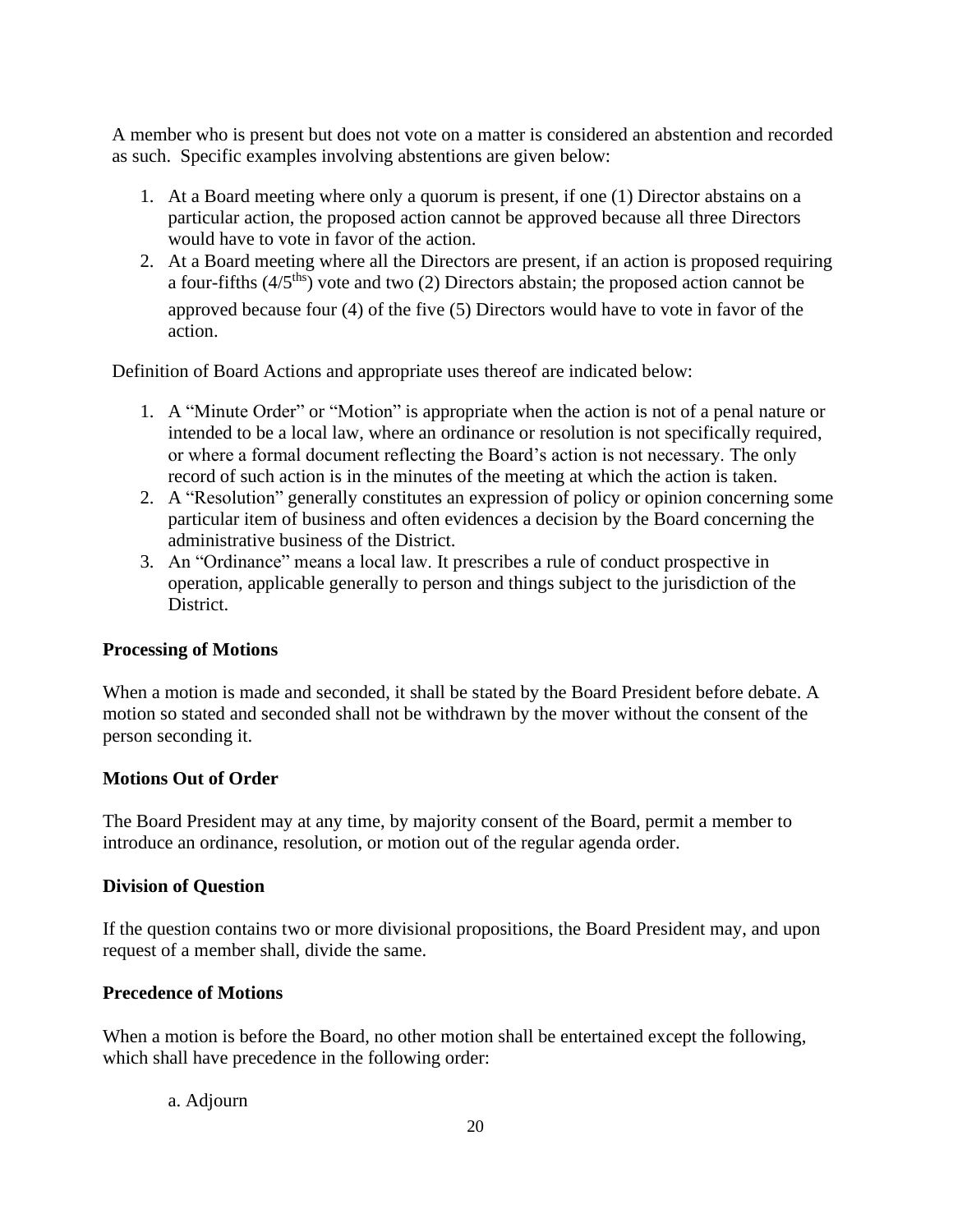- b. Fix hour of adjournment
- c. Table
- d. Limit or terminate discussion
- e. Substitute
- f. Reconsider
- g. Amend
- h. Postpone

## **Motion to Adjourn – Not debatable**

A motion to adjourn shall be in order at any time, except as follows:

- a. When repeated without intervening business or discussion
- b. When made as an interruption of a Member
- c. When discussion has been ended and vote on motion is pending
- d. When a vote is being taken

A motion to adjourn "to another time" shall be debatable **only** as to the time to which the meeting is adjourned.

## **Motion to Fix Hour of Adjournment–Not debatable**

Such a motion shall be to set a definite time at which to adjourn and shall not be debatable and amendable except by unanimous vote.

## **Motion to Table–Not debatable**

A motion to table shall be used to temporarily by-pass the subject. A motion to table shall not be debatable and shall preclude all amendments or debate of the subject under consideration. If the motion shall prevail, the matter may be "taken from the table" at any time prior to the end of the meeting.

## **Motion to Limit or Terminate Discussion – Not debatable**

Such a motion shall be used to limit or close debate on, or further amendment to, the main motion and shall not be debatable. If the motion fails, debate shall be reopened; if the motion passes, a vote shall be taken on the main motion.

## **Motion to Amend – Debatable**

A motion to amend shall be debatable only as to the amendment. A motion to amend an amendment shall be in order, but a motion to amend an amendment to an amendment shall not be in order. An amendment modifying the intention of a motion shall be in order, but an amendment relating to a different matter shall not be in order. A substitute motion on the same subject shall be acceptable, and voted on before a vote on the amendment. Amendments shall be voted first, then the main motion as amended.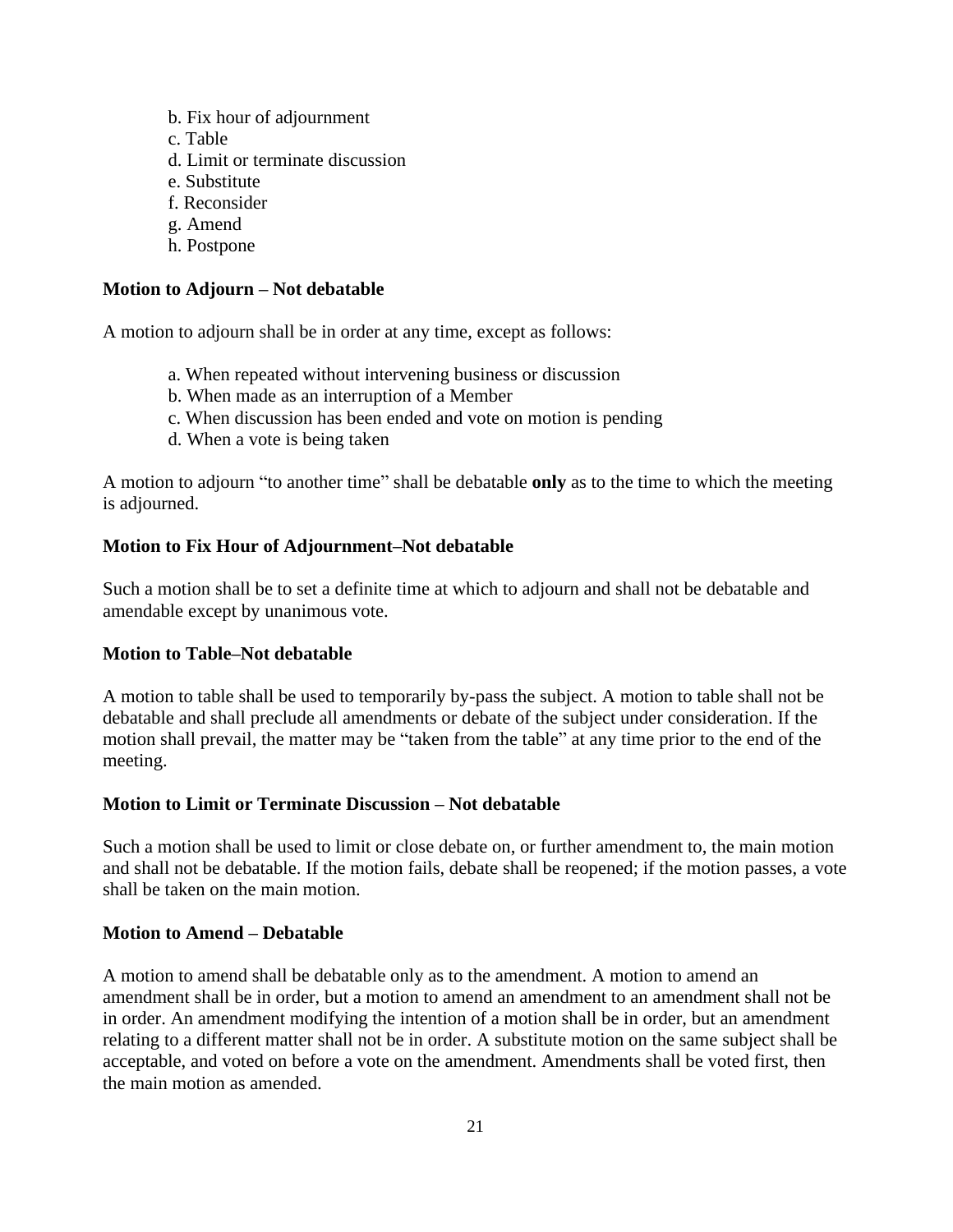## **Motion to Continue – Debatable**

Motions to continue to a definite time shall be amendable and debatable as to propriety of postponement and time set.

## **Reconsideration – Debatable**

Any Board Member who voted with the majority may move a reconsideration of any action at the same or next meeting. After a motion for reconsideration has once been acted upon, no other motion for a reconsideration thereof shall be made without unanimous consent to the Board.

## **Voting Procedure**

In acting upon every motion, the vote shall be taken by voice or roll call or any other method by which the vote of each Board Member present can be clearly ascertained. The vote on each motion shall then be entered in full upon the record.

#### **Tie Votes**

<span id="page-21-0"></span>Tie votes shall be considered a no vote or denial.

# **SECTION 19 - PROCEDURES**

## **1. Adopting a Resolution**

Resolutions are to be prepared in advance. The procedure shall be:

- A. Staff Presentation
- B. Public Comment
- C. Questions and discussion by the Board
- D. Motion
- E. Second
- F. Additional discussion by the Board if warranted
- G. Vote, pursuant to the methods set out for motions, as per section 10.21
- H. Result declared

When a resolution has not been prepared in advance, the general counsel or staff shall prepare a resolution for presentation at the next meeting.

## **2. Adopting an Ordinance**

All ordinances shall be placed on the agenda for regular meetings by title and brief description of content. (An exception is an urgency ordinance, which may be adopted at a special meeting.)

- A. Public Hearing
- B. Discussion
- C. Reading/Introduce the Ordinance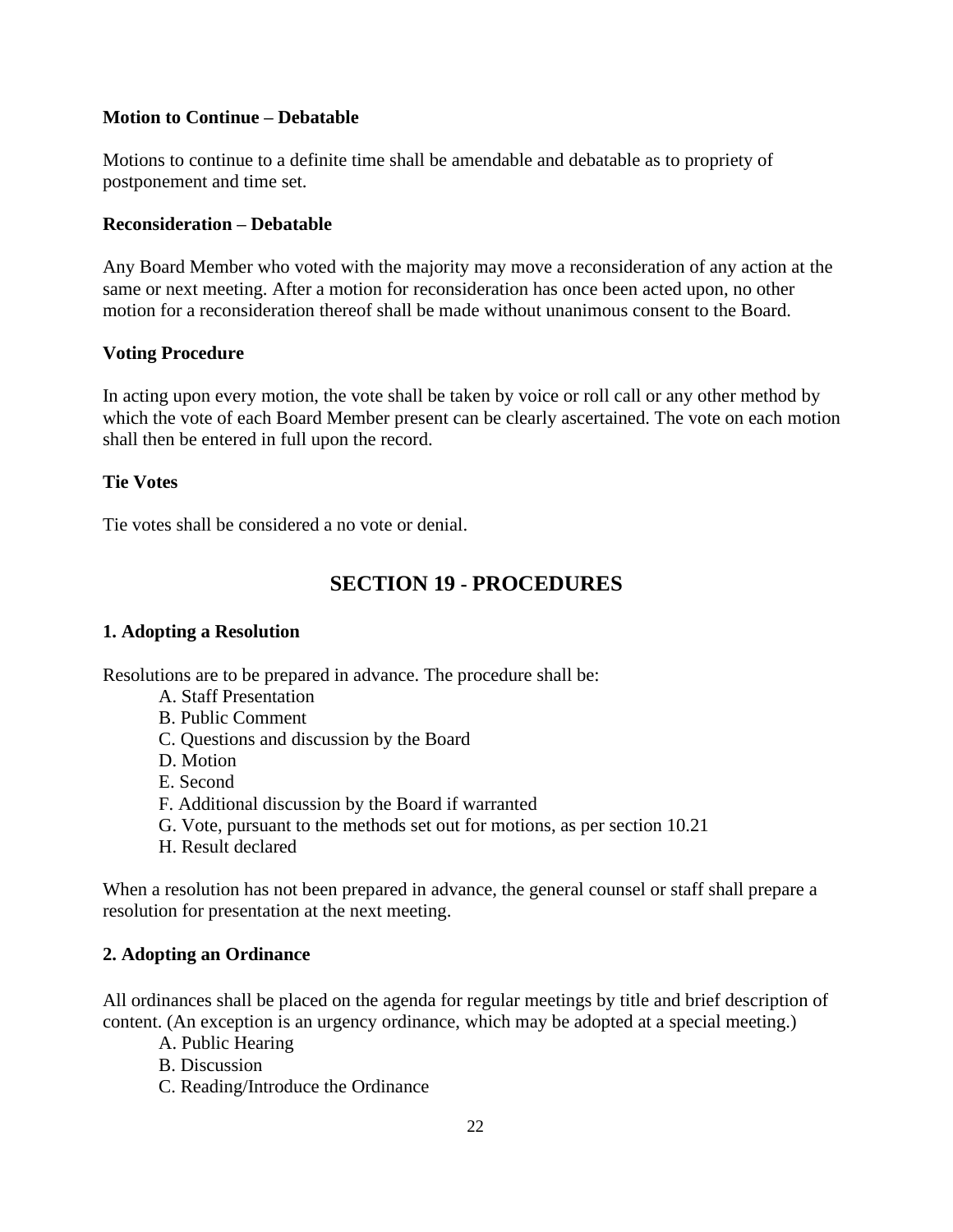1. Motion to waive reading of entire ordinance and read by title and number only. Must be carried unanimously.

- 2. Reading by title by the President
- 3. Motion to introduce:
	- (a) Moved by:
	- (b) Seconded:
	- (c) Carried by:

## D. Publication

A summary of the ordinance should be prepared by the officer designated by the Board and published once in a newspaper published within the District, together with the names of the Board members who voted in favor of or against the order. (H&S Code Sec. 6490.) In addition, a certified copy of the full text of the order, again with the names of the members who voted for or against the ordinance, should be posted in the office of the Clerk of the Board for one week. No particular time is specified for the publication and posting. However, the order cannot become effective until one week after the publication and posting.

#### E. Proof of Publication

At the next regular meeting after adoption of the order, the Board should issue an order concluding that the foregoing publication and posting has been properly made, in accordance with Health and Safety Code Section 6490. (H&S Code Sec. 6490 (c).)

## **SECTION 20 - REVIEW OF ADMINISTRATIVE DECISIONS**

<span id="page-22-0"></span>An administrative decision is an action or decision made by the Board which is subject to review by a court of competent jurisdiction. Such decisions include: suspension, demotion, or dismissal of an officer or employee; revoking or denying an application for a permit, license or other entitlement; or imposing a civil or administrative penalty, fine, charge or cost.

Judicial review of all administrative decisions of the Board may be sought pursuant to the provisions of §1094.5 of the Code of Civil Procedure of the State of California. The procedural provisions of §1094.6 of said Code, including the time limitations, shall apply to any such proceeding. The provisions of §1094.6 shall prevail over any conflicting provision and any otherwise applicable law, rule, policy or regulation of the District affecting the subject matter of an appeal. The purpose of these Code sections is to ensure efficient administration of the District by providing for the expeditious review of decisions rendered by the Board. §1094.6 specifically establishes a ninety (90) day time limit to initiate a lawsuit to challenge a District administrative decision. The short time period is intended to provide finality to Board decisions.

#### **SECTION 21 - BOARD MEETINGS, MINUTES**

<span id="page-22-1"></span>The Secretary of the Board shall keep minutes of all regular and special Board meetings. Minutes of closed sessions are not subject to this provision in accordance with the Brown Act.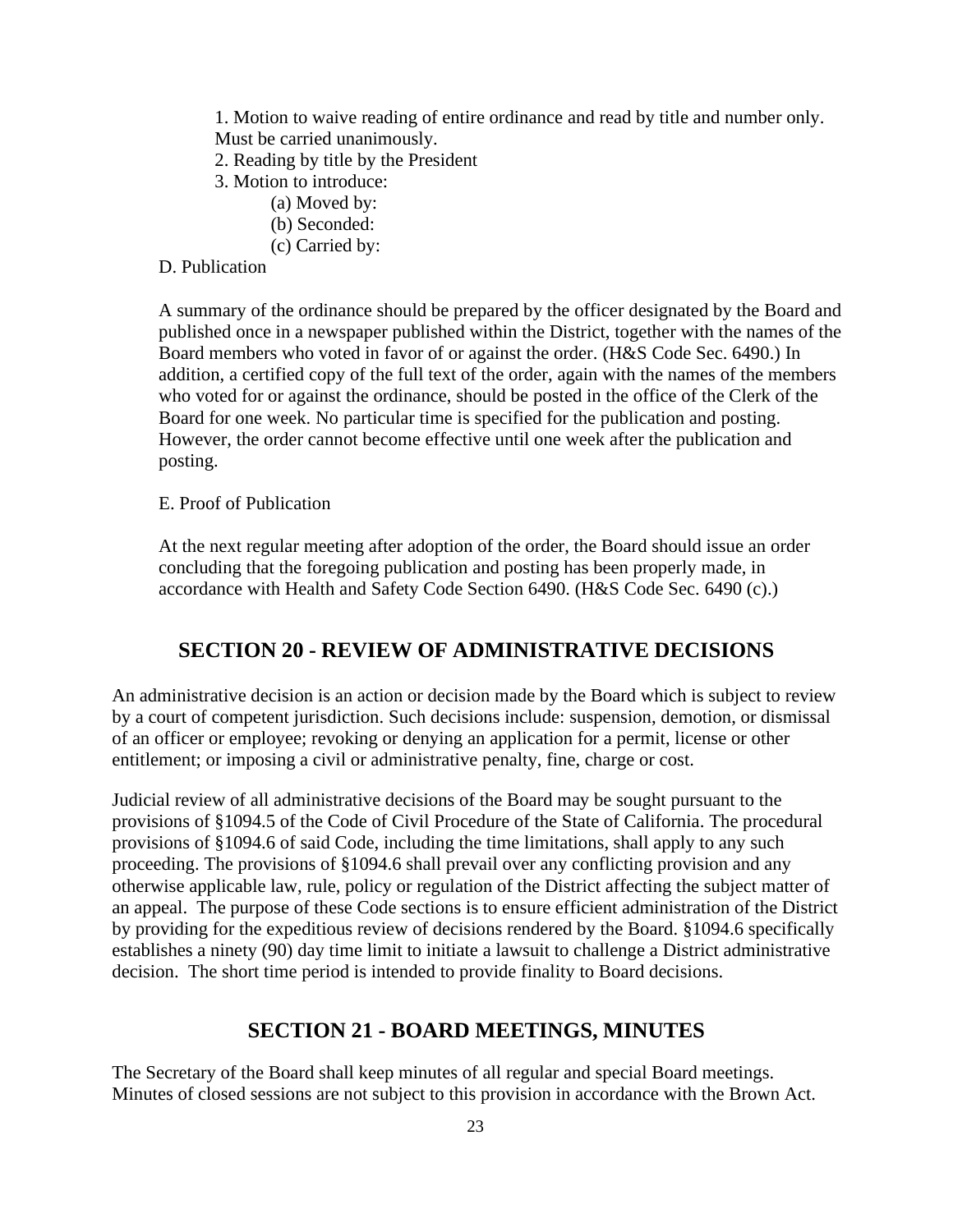Minutes are to record meaningful discussion and actions taken; they are not intended to be verbatim records. Anyone wishing for more information about a meeting shall be encouraged to listen to the recording made of each meeting. Draft minutes shall be distributed to Directors for adoption at the next regular meeting. The official records of the meetings are the District Board approved typed minutes. Motions, resolutions, or ordinances shall be recorded as having passes or failed and individual votes will be recorded.

The official minutes of Board meetings shall be kept in a fire-proof vault or in fire-resistant locked cabinets at the District office. Minutes may be approved as part of the Consent Calendar. An audio recording shall be made of all regular and special meetings of the Board and will be retained for ninety (90) days.

The official minutes of Board meetings, including supporting documents, shall be open to inspection by the public at the District office during regular business hours.

The District recognizes the right of any member of the public to inspect nonexempt public records, limited only by rules of reasonableness, and in accordance with guidelines established by California State Law. When access to District records is granted, examination will be made in the presence of the record custodian regularly responsible for maintenance of the files, or by a staff member designated by the General Manager.

In accordance with the Public Records Law (Government Code Section 6250 et seq.), certain records, such as closed session minutes and personnel records, are not included in the category of records to which the right of access is to be granted by the District.

# **SECTION 22 - COMMITTEES**

<span id="page-23-0"></span>Committees of the Board may be Standing or Advisory (ad hoc). Committees are not empowered to act for the Board. Rather, they review, study, and consider issues in order to make recommendations to the full Board. Members of all Committees shall be appointed by and serve at the pleasure of the President of the Board.

## **A. Standing Committees**

A Standing Committee is a Board-created committee which has continuing jurisdiction over a particular subject matter and meets either on a scheduled basis or as directed by the Board President. Only District Directors may serve as members of Standing Committees. Standing Committee meetings are held in the District office, unless a special need arises to meet elsewhere within District boundaries, and shall be properly noticed under the provisions of the Brown Act.

The Board President shall appoint and publicly announce the members of any Standing Committees, consisting of two (2) Directors.

#### **B. Advisory Committees**

An Advisory Committee offers specific advice on a particular subject on an ad hoc basis, and meets as directed by the Board President. Directors and/or members of the public at large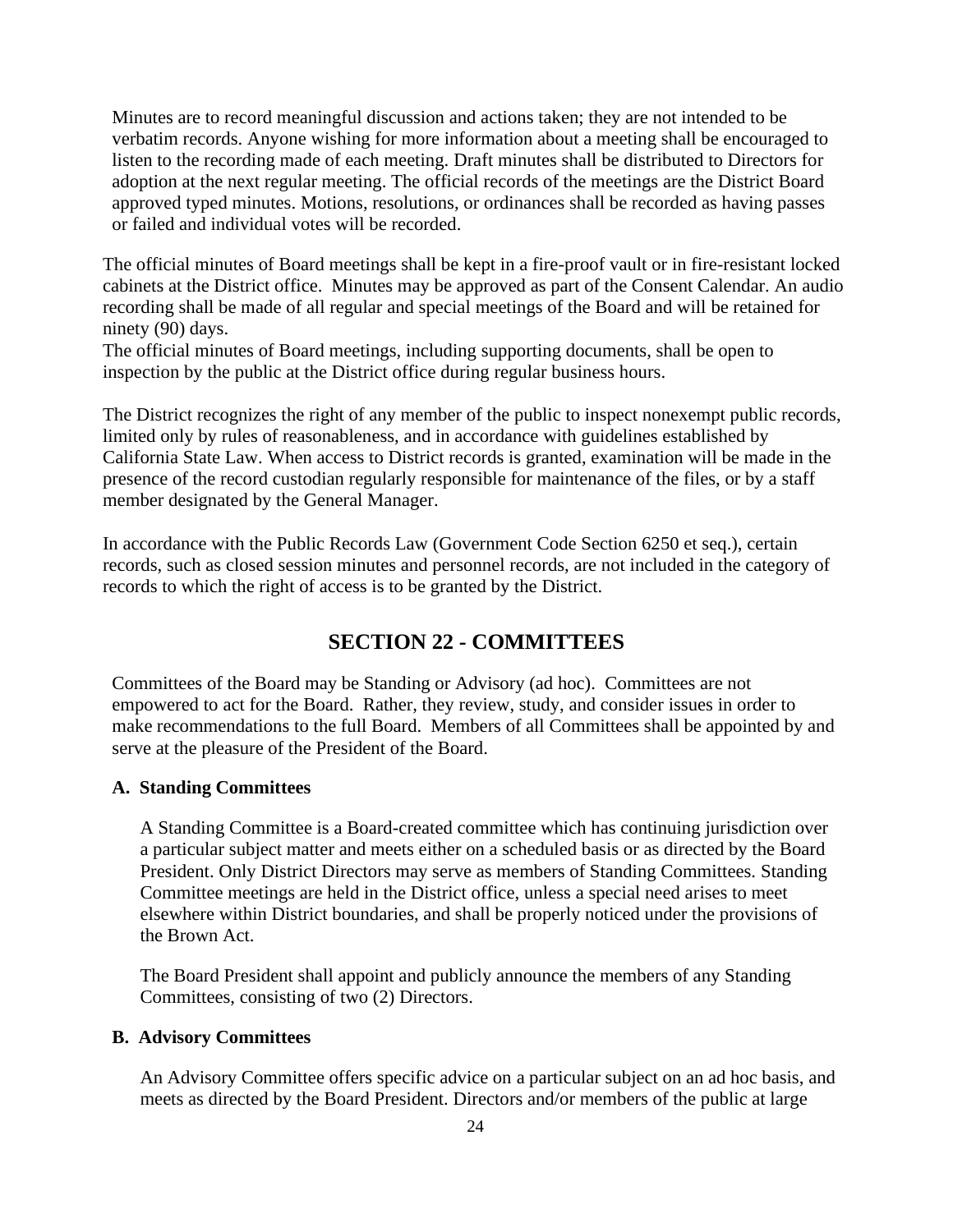may serve as members of the Advisory Committee. The Board President or the Board will establish and publicly announce all Advisory Committees. The key distinguishing feature of Advisory Committees is that they are not "legislative bodies" as defined in the Brown Act, and therefore do not have to follow the notice and agenda provisions of that Act. Verbal or written reports by Advisory Committees shall be made periodically to the Board at a regular Board meeting. The Advisory Committee shall stand dissolved after the submission of the final report.

Any final reports or recommendations resulting from Standing or Advisory Committee work shall be submitted to the Board in written form.

# **SECTION 23 - BOARD OF DIRECTORS CODE OF ETHICS**

#### <span id="page-24-0"></span>**A. Integrity**

A Director must make every reasonable effort to avoid placing himself or herself under any financial or other obligation to any individual or organization that might reasonably be thought to influence the Director's performance of his or her duties.

#### **B. Leadership**

A Director has a duty to promote and support the key principles by leadership and example and to maintain and strengthen the public's trust and confidence in the integrity of the District.

#### **C. Selflessness**

A Director has a duty both ethically and legally to make decisions solely in the public interest. A Director must not act in order to gain financial or other benefits for himself or herself, his or her family, friends or business interests. This means making decisions because they benefit the District and the public it serves, not because they benefit the decision maker.

#### **D. Objectivity**

A Director must make decisions solely on merit, free from bias and in accordance with the Director's statutory and ethical obligations when carrying out public business.

#### **E. Accountability**

A Director is accountable to the public for his or her decisions and actions, preparing and researching as necessary to understand matters before the Board, and must consider issues on their merits, taking into account the views of others.

#### **F. Openness**

A Director has a duty to be as open as possible about his or her decisions and actions and give reasons for decisions.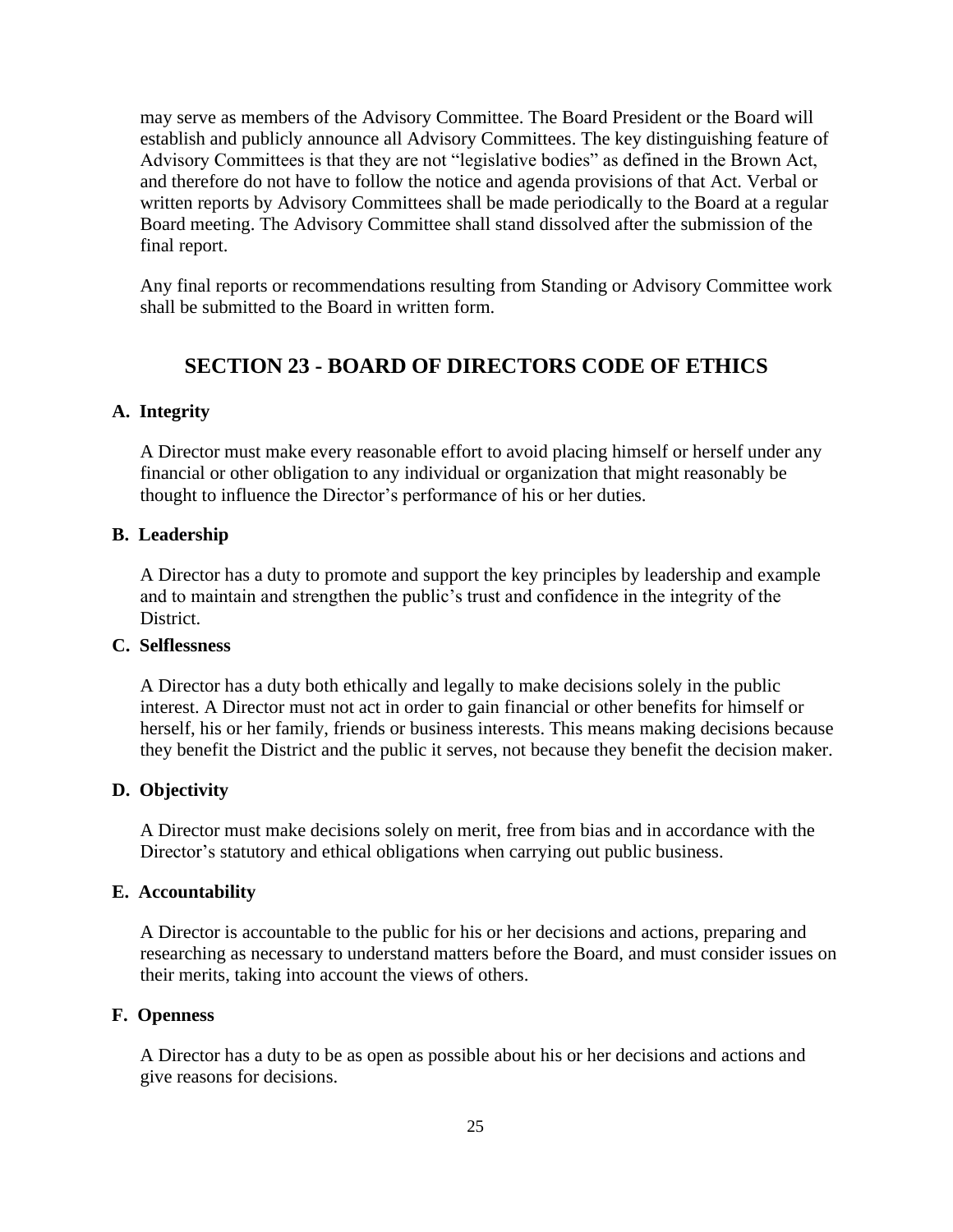#### **G. Honesty**

A Director has a duty to act honestly. As required by law, a Director must disclose any private interests relating to his or her public duties and take steps to resolve any conflicts arising in such a way that protects the public interest and/or recuse/disqualify himself or herself from taking any action which would constitute a conflict of interest.

#### **H. Respect**

A Director must treat others with respect at all times, regardless of policy or personal disagreements, and observe the rights of other people. A Director must treat fellow Directors, officials, staff, customers and the public with courtesy and civility.

# **SECTION 24 - ETHICS TRAINING**

<span id="page-25-0"></span>Directors are required by law to take ethics training every two (2) years. No cost training is available on the Fair Political Practices Commission (FPPC) website. Note that there is a minimum two (2) hour training requirement before taking the accompanying FPPC website test. After completing the test, Directors must print out and sign the "Online Proof of Participation Certificate" and return to the Board Secretary or Deputy Secretary.

## <span id="page-25-1"></span>**SECTION 25 - VIOLATION OF CODE OF ETHICS OR CONDUCT**

An actual or perceived violation of this policy by a Director should be referred to the President of the Board or the full Board of Directors for investigation and consideration of any appropriate action. Appropriate action depends on the circumstances of the actual or perceived violation. Depending on the nature of the alleged violation, the Board may, as appropriate, determine a specific remedy or report the alleged violation to an appropriate authority. In all cases, the Board will pursue a course consistent with applicable legal requirements, the public interest, and the best interests of the Board and the District.

## **SECTION 26 - USE OF CONFIDENTIAL INFORMATION**

<span id="page-25-2"></span>A Director is not authorized, without approval of the Board of Directors, to disclose information that qualifies as confidential information to a person not authorized to receive it. Under applicable provisions of law, information qualifies as confidential if it (1) has been received for, or during, a closed session meeting of the Board, (2) is protected from disclosure under attorney/client or other evidentiary privilege, or (3) is not required to be disclosed, or disclosure is prohibited, under the California Public Records Act.

This section does not prohibit a Director from taking any of the following actions: (1) making a confidential inquiry or complaint to a district attorney or grand jury concerning a perceived violation of law, including disclosing facts to a district attorney or grand jury that are necessary to establish the alleged unlawfulness of an action taken by the District, an elected official or employee, (2) expressing publicly an opinion concerning the propriety or lawfulness of any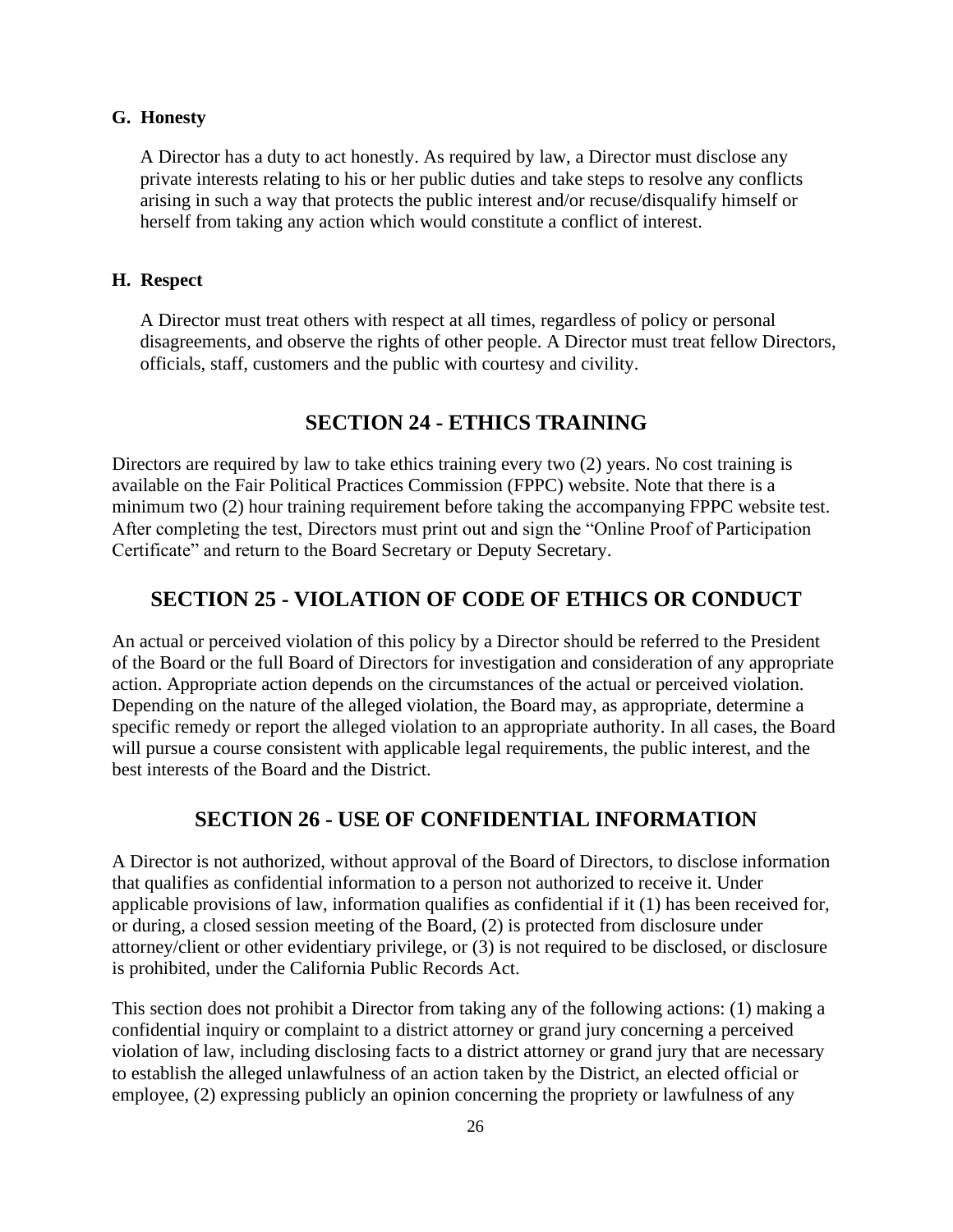action taken or considered by the District in closed session, including disclosure of the general nature of the allegedly unlawful action, or (3) disclosing non-confidential information which may be acquired during a closed session. Prior to disclosing confidential information pursuant to (1) or (2), above, however, a Director will first bring the matter to the attention of the District's legal counsel, the President of the Board or the full Board, to provide the Board an opportunity to cure an alleged violation, unless doing so would itself constitute a violation of law, court order, or any other statutory obligation.

A Director who willfully and knowingly discloses confidential information received in the course of his or her official duties for monetary gain may be guilty of a misdemeanor under Government Code section 1098.

# <span id="page-26-0"></span>**SECTION 27 - IMPROPER ACTIVITIES AND THE REPORTING OF SUCH ACTIVITIES; PROTECTION OF "WHISTLE BLOWERS"**

The General Manager has primary responsibility for (1) ensuring compliance with the District's Personnel Manual, and ensuring that District employees do not engage in improper activities, (2) investigating allegations of improper activities and reporting these allegations to the Board as appropriate, and (3) taking appropriate corrective and disciplinary actions and reporting these actions to the Board as appropriate. The Board has a duty to ensure that the General Manager is operating the District according to law and the policies approved by the Board. Directors are encouraged to fulfill their obligation to the public and the District by disclosing to the General

Manager, to the extent not prohibited by law, court order, or other statutory obligation, any improper activities within their knowledge. Directors will not interfere with the General Manager's responsibilities in identifying, investigating and correcting improper activities, unless the Board determines that the General Manager is not properly carrying out these responsibilities and further determines to take additional actions as it deems appropriate to protect the District and the public interest.

A Director will not directly or indirectly use or attempt to use the authority or influence of his or her position for the purpose of intimidating, threatening, coercing, commanding or influencing any other person for the purpose of preventing such person from acting in good faith to report or otherwise bring to the attention of the General Manager of the Board any information that, if true, would constitute: a work-related violation by a Director or District employee of any law or regulation; gross waste of District funds; gross abuse of authority; a specified and substantial danger to public health or safety due to an act or omission of a District official or employee; use of a District office or position or of District resources for personal gain; or a conflict of interest of a District Director or District employee.

A Director will not use or threaten to use any official authority or influence to effect any action as retaliation against a District Director, District employee, or member of the public who reports or otherwise brings to the attention of the General Manager any information regarding the subjects described in this section.

(Gov. Code, §§ 53298 and 53298.5; Lab. Code, §§ 1102.5 et seq.)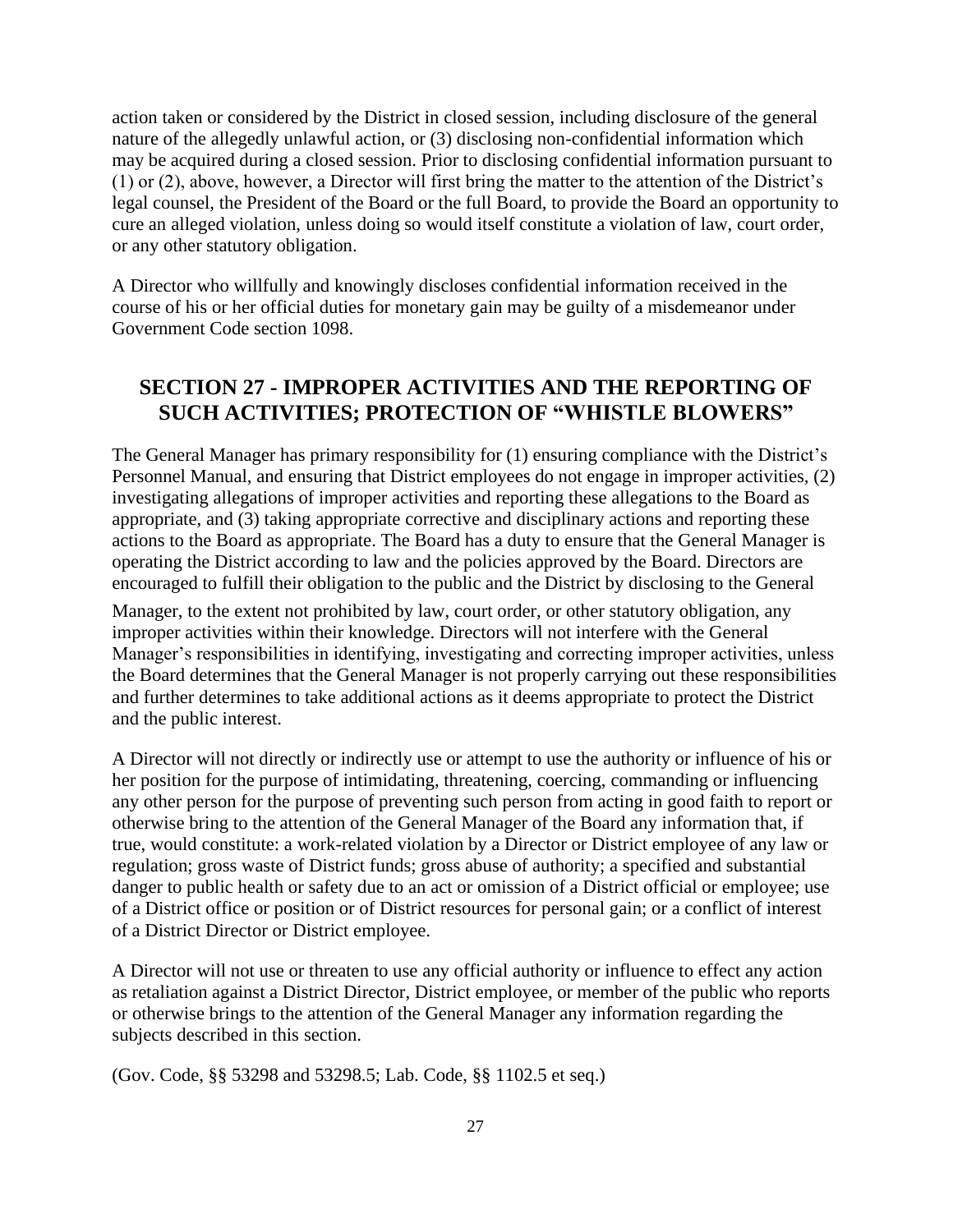## **SECTION 28 - FAIR AND EQUAL TREATMENT**

<span id="page-27-0"></span>Directors, in the performance of their official duties and responsibilities, will not discriminate against or harass any person on the basis of race, religion, color, creed, age, marital status, national origin, ancestry, gender, sexual orientation, medical condition or disability. A Director will not grant any special consideration, treatment or advantage to any person or group beyond that which is available to every other person or group in similar circumstances.

# <span id="page-27-1"></span>**SECTION 29 - PROPER USE AND SAFEGUARDING OF DISTRICT PROPERTY AND RESOURCES**

The California Constitution prohibits a Director from making a "gift of public funds" by utilizing or permitting the use of District owned vehicles, equipment, telephones, materials or property for his or her personal benefit or for the benefit of third parties without legal authorization. A Director will not ask or require a District employee to perform services for the personal benefit or profit of a Director. Each Director must protect and properly use any District asset within his or her control, including information recorded on paper or in electronic form. Directors will safeguard District property, equipment, moneys, and assets against unauthorized use or removal, as well as from loss due to criminal act or breach of trust.

# **SECTION 30 - CONFLICT OF INTEREST**

<span id="page-27-2"></span>It is unlawful for a Director to have a financial interest in a contract approved by the District, or be a purchaser at a sale by the District, or a vendor for a purchase made by the District, unless the Director's participation was authorized under Government Code sections 1091 or 1091.5, or other provisions of law. A Director will not participate in the discussion, deliberation or vote on a matter before the Board of Directors, or in any way attempt to use his or her official position to influence a decision of the Board, if he or she has a prohibited interest with respect to the matter, as defined in the Political Reform Act, Government Code sections 81000 et seq., relating to conflicts of interest. Generally, a Director has a financial interest in a matter if it is reasonable foreseeable that the Board decision would have a material financial effect (as defined by FPPC regulations found at Cal. Code Regs., tit. 2, 18100 et seq.) that is distinguishable from the effect on the public generally on (a) a business entity in which the Director has a direct or indirect investment in the amount specified in FPPC regulations; (b) real property in which the Director has a direct or indirect investment interest, with a value in the amount specified in FPPC regulations; (c) a source of income for the Director in the amount specified in FPPC regulations, within twelve (12) months before the Board decision; (d) a source of gifts to the Director in an amount specified in FPPC regulations within twelve (12) months before the Board decision; or (e) a business entity in which the Director holds a position as a director, trustee, officer, partner, manager or employee. An "indirect interest" means any investment or interest owned by the spouse or dependent child of the Director, by an agent on behalf of the Director, or by a business entity or trust in which the Director, or Director's spouse, dependent child or agent, owns directly, indirectly or beneficially a ten (10%) percent interest or greater. An elected official will not accept honoraria or gifts that exceed the limitations specified in the Fair Political Practices Act or FPPC regulations. Directors will report all gifts, campaign contributions, income and financial information as required under the Districts Conflict of Interest Code and the provisions of the Fair Political Practices Act and FPPC regulations.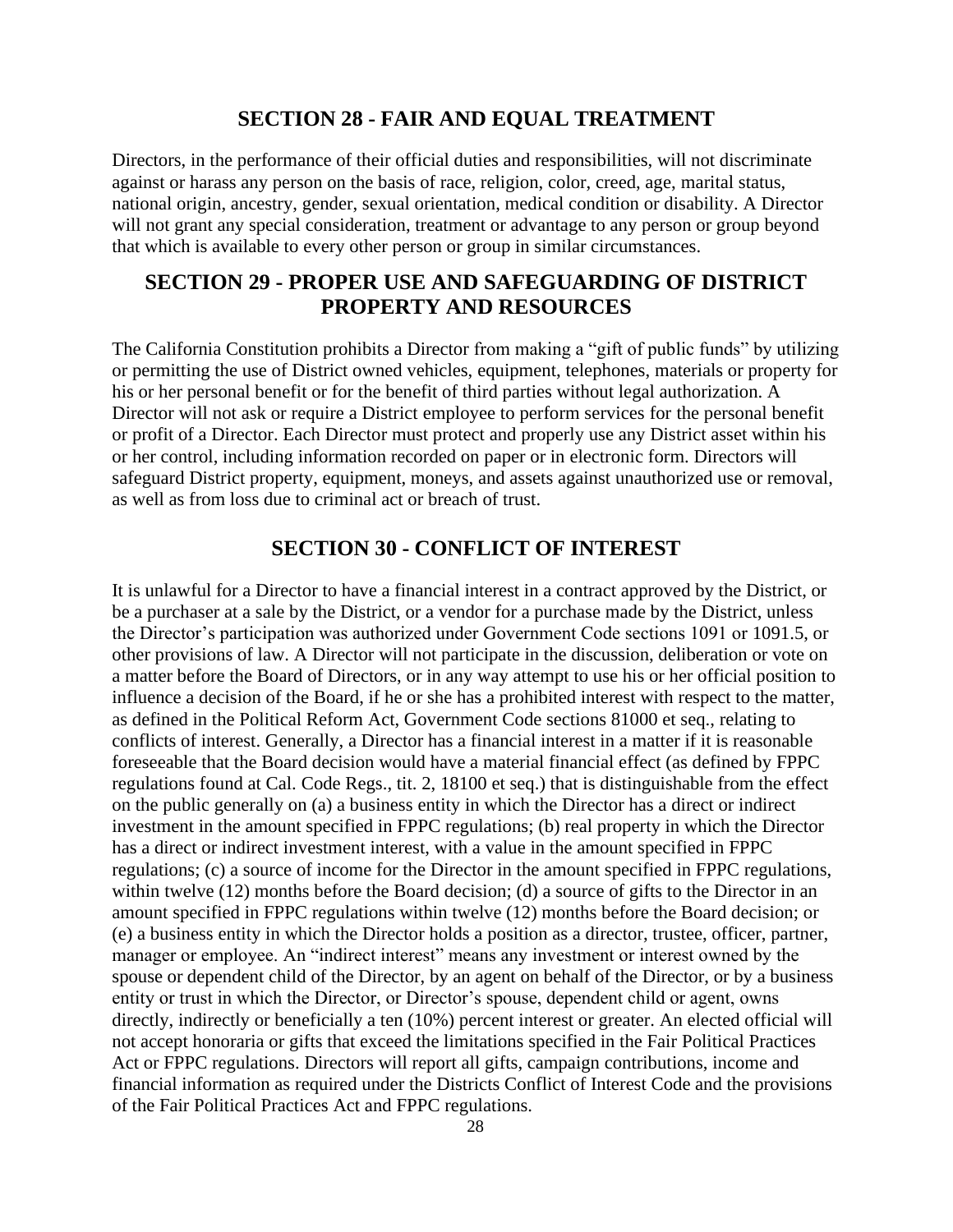The reporting provisions of the law are outlined in the Conflict of Interest forms. These forms are provided to the Board for completion on a calendar-year basis. Board members and designated employees shall file their statements with the Administration Manager. Upon receipt of the statements of the Directors and the General Manager, the Administration Manager shall make and retain a copy and forward the original of these statements to theClerk of the Board of Supervisors of the County of Sonoma. The original statements for all otherdesignated employees will be retained by the District.

If a member of the Board believes that he or she may be disqualified from participation in the discussion, deliberations or vote on a particular matter due to a conflict of interest, the following procedure will be followed: (a) if the Director becomes aware of the potential conflict of interest before the Board meeting at which the matter will be discussed or acted on, the Director will, at the earliest possible time, notify the District General Manager and District legal counsel of the potential conflict of interest, so that a determination can be made whether it is a disqualifying conflict of interest; (b) if it is not possible for the Director to discuss the potential conflict with the General Manager and the District legal counsel before the meeting, or if the Director does not become aware of the potential conflict until during the meeting, the Director will immediately disclose the potential conflict during the Board meeting, so that there can be a determination whether it is disqualifying conflict of interest; and (c) upon a determination that there is a

disqualifying conflict of interest, the Director (1) will publicly disclose the nature of the conflict of interest as required by FPPC regulations, (2) will not participate in the discussion, deliberation or vote on the matter for which a conflict of interest exists, which will be so noted in the Board minutes, and (3) will leave the room until after the discussion, vote and any other disposition of the matter is concluded, unless the matter has been placed on the portion of the agenda reserved for uncontested matters or the Direct has been advised that specific FPPC exemption applies.

A Director will not recommend the employment of a relative by the District. A Director will not recommend the employment of a relative to any person known by the Director to be bidding for or negotiating a contract with the District.

A Director who knowingly asks for, accepts or agrees to receive any gift, reward or promise thereof for doing an official act, except as may be authorized by law, may be guilty of a misdemeanor under Penal Code section 70.

Effective July 1, 2006, no Director who leaves office with the District may represent another person or entity before that Agency for one year after leaving office. This prohibition is very broad and covers any appearance before the District or one of its committees or any written or oral communication with the Agency for the purpose of influencing any type of decision. This prohibition is the same as that for certain state officers. The limited exceptions are for the former Director to represent him or herself; represent another person or entity without compensation, or where the former Director is an employee, officer or Director of another public agency, and represents that other public agency. (However, be aware that a local public agency may adopt a stricter rule).

## <span id="page-28-0"></span>**SECTION 31 - LIABILITY COVERAGE**